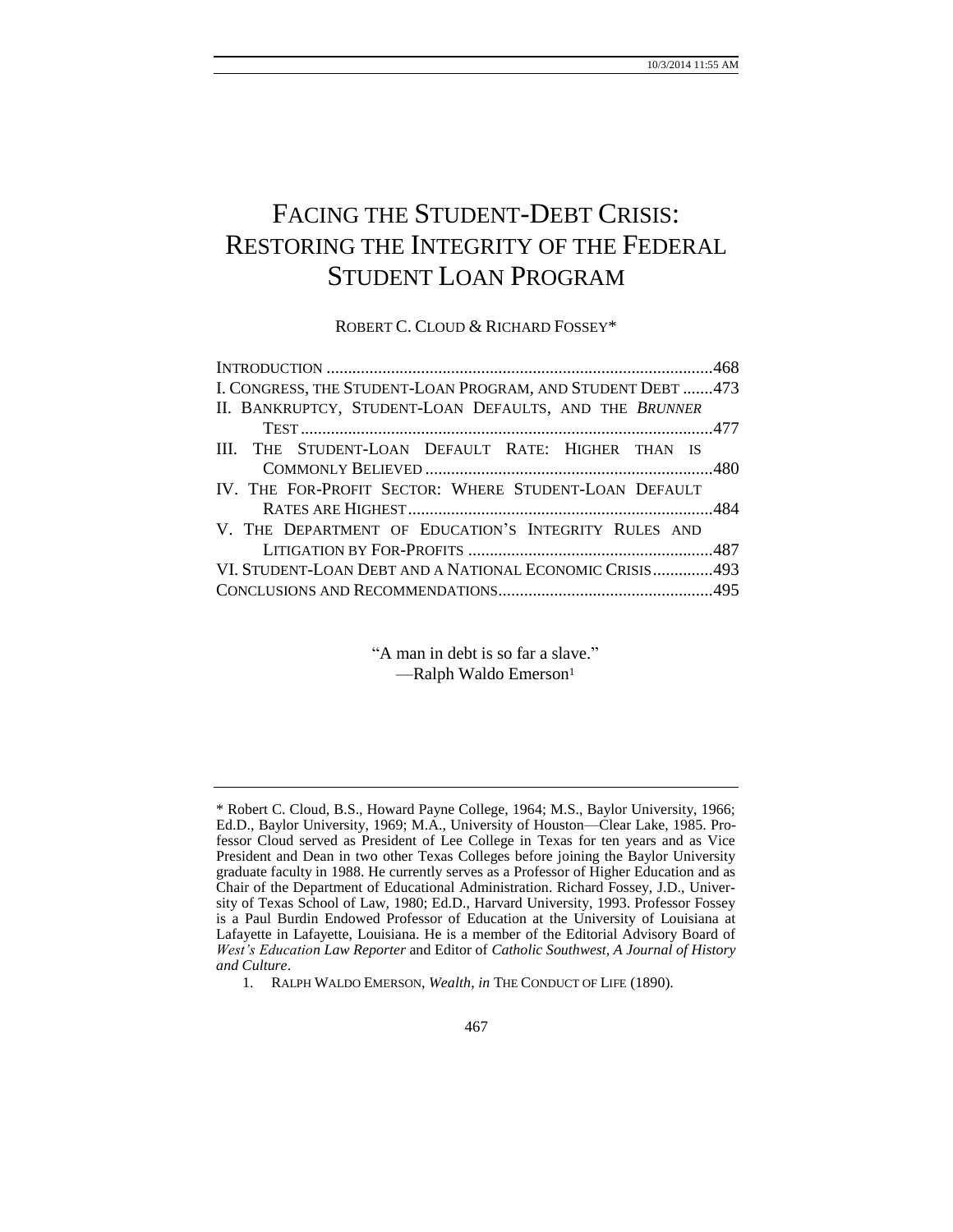#### <span id="page-1-0"></span>**INTRODUCTION**

About twenty-one million Americans are enrolled in colleges, universities, and other postsecondary educational institutions,<sup>2</sup> and a majority of these people are forced to take out student loans to pay for their postsecondary schooling.<sup>3</sup> In 2012, seventy-one percent of graduates from all fouryear institutions had student loans averaging \$29,400.<sup>4</sup> At public institutions, two-thirds of the graduates had federal loans, and their average debt was \$25,500; at private, nonprofit colleges and universities, three-quarters of the graduates had borrowed and had an average debt of \$32,300, while eighty-eight percent of the graduates at proprietary (for-profit) institutions had student-loan debt averaging \$39,950.<sup>5</sup>

<span id="page-1-1"></span>Currently, more than thirty-seven million people have outstanding college or university loans,<sup>6</sup> and the total amount of student loan debt has reached \$1.2 trillion.<sup>7</sup> About \$1 trillion of the total indebtedness represents outstanding loans in the federally funded student-loan program.<sup>8</sup> Another estimated \$165 billion is owed to private banks and financial institutions that are outside the federal student-loan program.<sup>9</sup>

In recent years, it has become increasingly evident that a great many former students are having difficulty repaying their student loans. According to the Office of the Student Loan Ombudsman of the Consumer Financial Protection Bureau (a federal agency), over fifteen million people have either defaulted on their student loans or are not making payments due to the fact that they obtained an economic hardship deferment or another federally approved forbearance.<sup>10</sup> In fact, only sixty percent of student loan borrowers were making scheduled payments on their loans one year after

<sup>2.</sup> Laura G. Knapp et al*., Enrollment in Postsecondary Institutions, Fall 2009; Graduation Rates, 2003 & 2006 Cohorts; and Financial Statistics, Fiscal Year 2009: First Look*, NAT'L CTR. FOR EDUC. STAT. 7 (Feb. 2011), *available at*  http://nces.ed.gov/pubs2011/ 2011230.pdf.

<sup>3.</sup> *Student Loan Debt Statistics*, AM. STUDENT ASSISTANCE, http://www.asa.org /policy/resources/stats/ (last visited June 21, 2014).

<sup>4.</sup> Beckie Supiano, *Borrowers' Average Debt at Graduation Climbs to \$29,400,*  CHRON. HIGHER EDUC. (Dec. 4*,* 2013), http://chronicle.com/article/Borrowers-Average-Debt-at/143381/.

<sup>5.</sup> *Id.*

<sup>6.</sup> *Student Loan Debt Statistics, supra* note [3.](#page-1-0)

<sup>7.</sup> Rohit Chopra, *A Closer Look at the Trillion*, CONSUMER FIN. PROT. BUREAU (Aug. 5, 2013), http://www.consumerfinance.gov/blog/a-closer-look-at-the-trillion/ [hereinafter *A Closer Look at the Trillion*].

<sup>8.</sup> *Id.*

<sup>9.</sup> Rohit Chopra, *Student Debt Swells, Federal Loans Now Top a Trillion*, CON-SUMER FIN. PROT. BUREAU (July 17, 2013), http://www.consumerfinance.gov/news room/student-debt-swells-federal-loans-now-top-a-trillion/.

<sup>10.</sup> *A Closer Look at the Trillion*, *supra* note [7.](#page-1-1)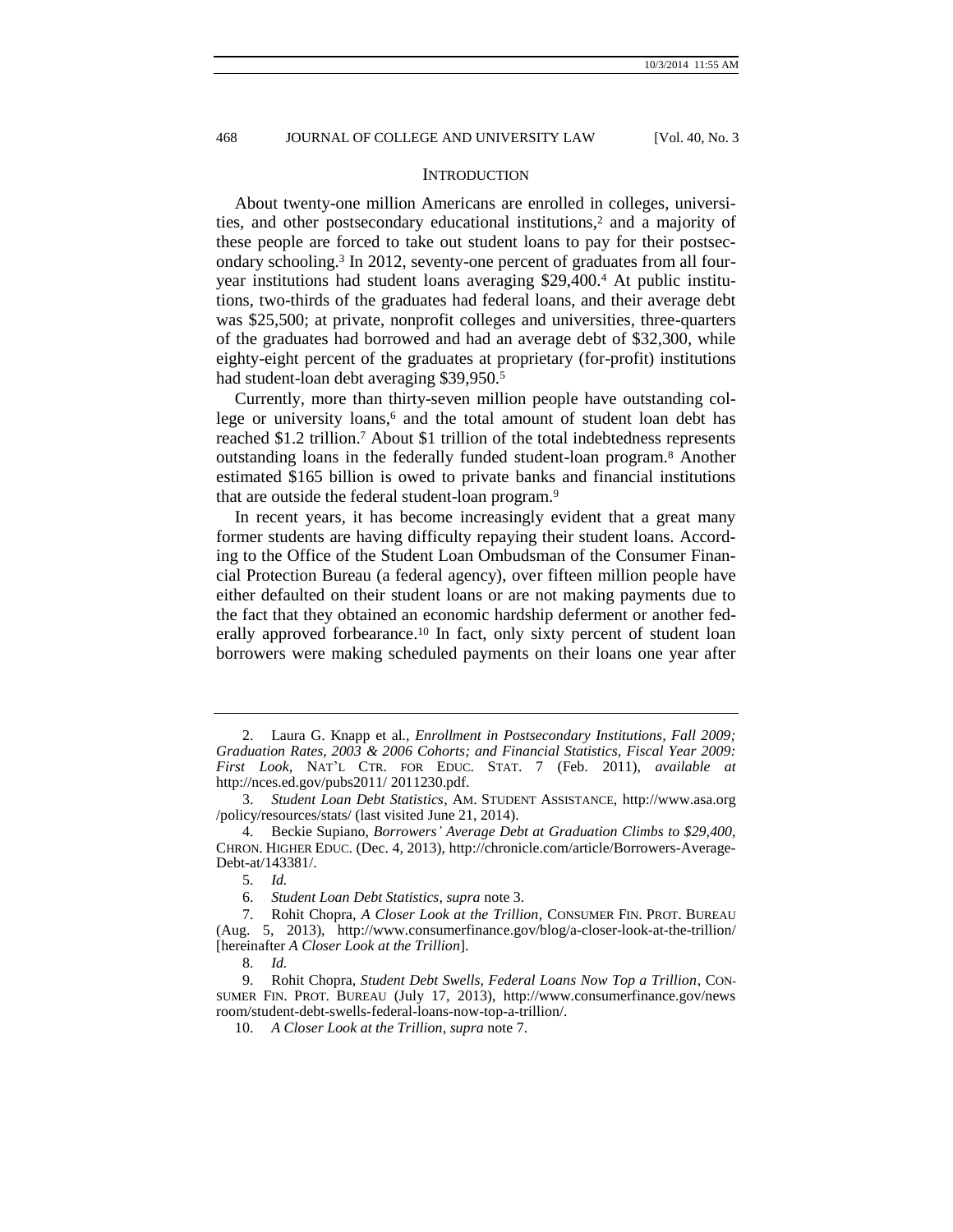beginning the loan-repayment period.<sup>11</sup>

We may think of delinquent student-loan debtors as people in their twenties, but not everyone who is behind on a student-loan payment is young.<sup>12</sup> Researchers for the Federal Reserve Bank of New York recently examined the loan status of thirty-seven million student-loan borrowers.<sup>13</sup> Fourteen percent of these borrowers—approximately 5.4 million people—had at least one past-due student-loan account.<sup>14</sup> Of eighty-five billion dollars in total past due balances on student loans, only about twenty-five percent of those past-due balances was owed by borrowers under the age of thirty; forty percent was owed by borrowers at least forty years old; almost one sixth (16.9 percent) of the total outstanding debt was owed by borrowers fifty years old or older; borrowers at least sixty years old owed about five percent of the total outstanding debt.<sup>15</sup>

<span id="page-2-2"></span><span id="page-2-1"></span>Student-loan default rates have gone up relentlessly in recent years. In 2007, the United States Department of Education ("DOE") reported a twoyear default rate of just 4.6 percent on loans from the Fiscal Year 2005 cohort of students.<sup>16</sup> In 2013, the DOE reported a two-year default rate for students who began paying back loans in October 2010 of ten percent, more than double the rate reported in 2007.<sup>17</sup> According to the DOE's most recent report, 14.7 percent of student-loan debtors defaulted on their loans within three years after their repayment obligations began.<sup>18</sup> For students who borrowed money to attend for-profit institutions, the rate is 21.8 percent. <sup>19</sup> And, as this article later explains, the DOE's official student-loan default rate dramatically understates the true number of student-loan debtors who are defaulting on their loans.<sup>20</sup>

<span id="page-2-0"></span><sup>11.</sup> David A. Bergeron, Elizabeth Baylor & Joe Valenti, *Resetting the Trillion-Dollar Student-Loan Debt Problem*, CTR. FOR AM. PROGRESS 2 (Nov. 21, 2013), *available at* http://www.americanprogress.org/wp-content/uploads/2013/11/TrillionDollar Loans-5.pdf.

<sup>12.</sup> Meta Brown et al., *Grading Student Loans*, *Liberty Street Economics,* FED. RES. BANK OF N.Y. (Mar. 5, 2012), http://libertystreeteconomics.newyorkfed. org/2012/03/grading-student-loans.html#.U0B7VPk7um4.

<sup>13.</sup> *Id.*

<sup>14.</sup> *Id.*

<sup>15.</sup> *Id.*

<sup>16.</sup> Press Release, U.S. Dep't of Educ., Student Loan Defaults Remain Low (Sept. 12, 2007), *available at* http://web.docuticker.com/go/docubase/20636.

<sup>17.</sup> Andy Thomason, *Student-Loan Default Rates Continue Steady Climb*, CHRON. HIGHER EDUC. (Oct. 11, 2013), http://chronicle.com/article/Student-Loan-Default-Rates/142009/.

<sup>18.</sup> *Id*.

<sup>19.</sup> *Id.*

<sup>20.</sup> *See also* Richard Fossey & Robert C. Cloud, *From the Cone of Uncertainty to the Dirty Side of the Storm: A Proposal to Provide Student-Loan Debtors Who Attended For-Profit Colleges with Reasonable Access to the Bankruptcy Courts*, 272 EDUC. L. REP. 1 (2011) [hereinafter Fossey & Cloud, *Dirty Side of the Storm*] (arguing that stu-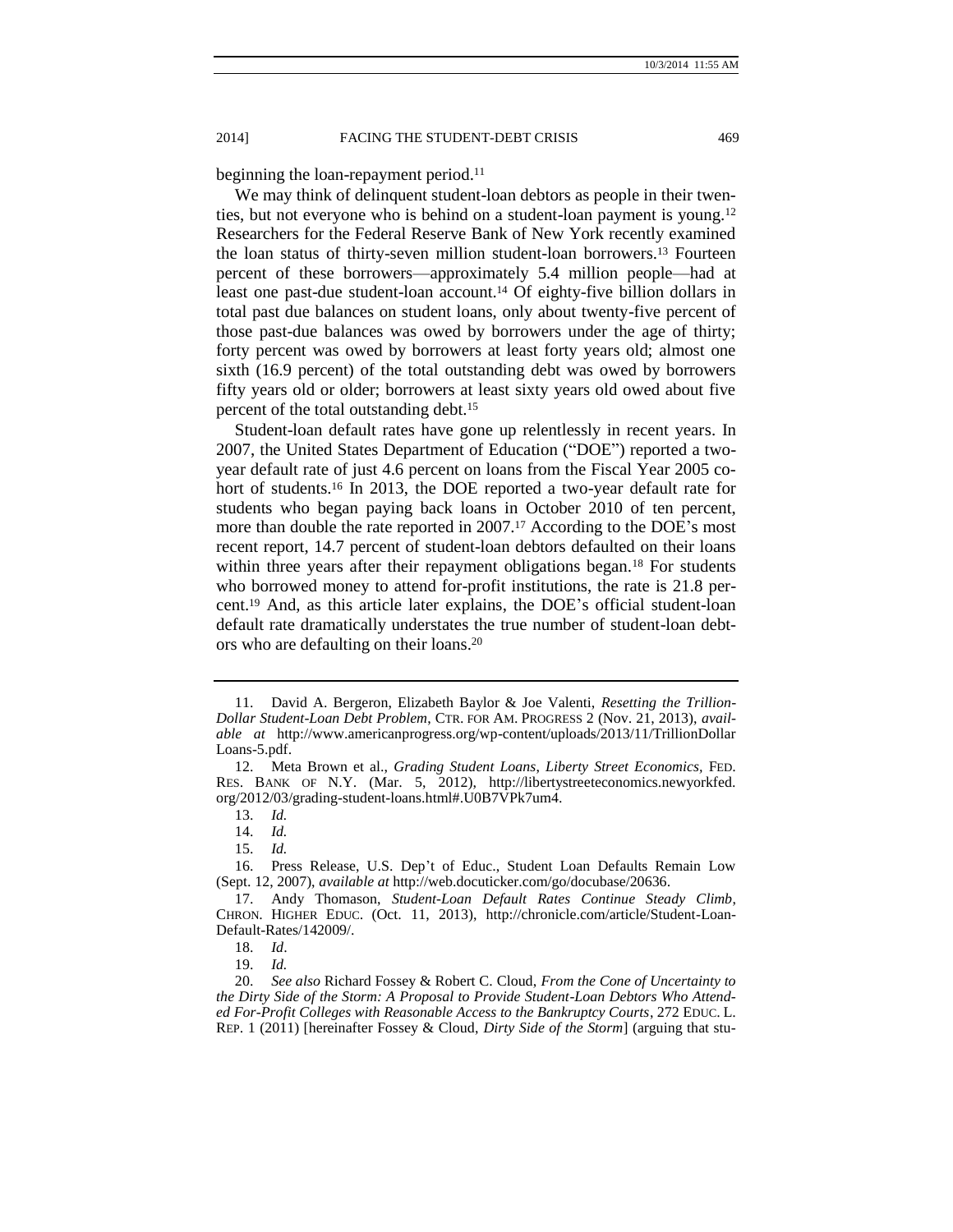Many factors have contributed to the escalating student-loan default rate in recent years. Students are borrowing more money to attend colleges or universities than they did a few years ago, and many are finding it difficult to repay these larger loan obligations.<sup>21</sup> A struggling economy has also contributed to the problem, as young people have struggled to find jobs that pay enough to service their student loan obligations.<sup>22</sup>

Indeed, a 2013 study by the Center for College Affordability and Productivity reported that nearly half of working college graduates held jobs that did not require a bachelor's degree and thirty-seven percent held jobs that required no more than a high school diploma.<sup>23</sup> "Student-loan programs and federal assistance programs are based on some sort of implicit assumption that we're training people for the jobs of the future," a scholar associated with the Center observed, "[i]n reality, a lot of them are not." 24

<span id="page-3-0"></span>Finally, students attending for-profit colleges and universities account for a disproportionate share of student-loan defaults because many of the students who enroll in for-profit institutions drop out before completing their postsecondary programs, which tend to be much more expensive than comparable programs at public institutions.<sup>25</sup> Numerous studies confirm that students who attend for-profit institutions pay higher tuition on average than students who attend public institutions and have much higher studentloan default rates.<sup>26</sup>

23. Allie Bidwell, *Millions of Graduates Hold Jobs that Don't Require a College Degree, Report Says*, CHRON. HIGHER EDUC. (Jan. 28, 2013), https://chronicle.com /article/Millions-of-Graduates-Hold/136879/.

24. *Id.*

25. U.S. SENATE HEALTH, EDUC., LABOR AND PENSION COMM., FOR PROFIT HIGHER EDUC.: THE FAILURE TO SAFEGUARD THE FED. INVESTMENT & ENSURE STU-DENT SUCCESS 73 (2012), *available at* http://www.help.senate.gov/imo/media/ for\_profit\_report/PartI.pdf (examining thirty for-profit institutions and finding that fifty-four percent of students who started at these colleges in 2008–2009 left without a degree by 2010) [hereinafter HARKIN COMMITTEE REPORT].

26. *See, e.g*., U.S. GOV'T. ACCOUNTABILITY OFFICE, GAO-10948T 17, FOR-PROFIT COLLEGES: UNDERCOVER TESTING FINDS COLLEGES ENCOURAGED FRAUD & ENGAGED IN DECEPTIVE & QUESTIONABLE MARKETING PRACTICES (2010) (finding "that tuition for certificates at for-profit colleges was often significantly more expensive than at a nearby public college") [hereinafter GAO, FOR-PROFIT COLLEGES]; Amy E. Sparrow, *Unduly Harsh: The Need to Examine Educational Value in Student Loan Discharge Cases Involving For-Profit Trade Schools*, 80 TEMP. L. REV. 329, 335 (2007) ("[F]or-profit trade schools cost significantly more than public community col-

<span id="page-3-1"></span>dent-loan default rates are probably double the rate reported annually by the U.S. Department of Education).

<sup>21.</sup> Tamar Lewin, *Student Loan Default Rates Rise Sharply in Past Year,* N.Y. TIMES, Sept. 13, 2011, at A14.

<sup>22.</sup> *See* Sheila Dewan, *In Jobless Youth, U.S. Said to Pay High Price*, N.Y. TIMES, Jan. 7, 2014, at B3. The unemployment rate in the sixteen to twenty-four age bracket was fifteen percent in January 2014. *Id.*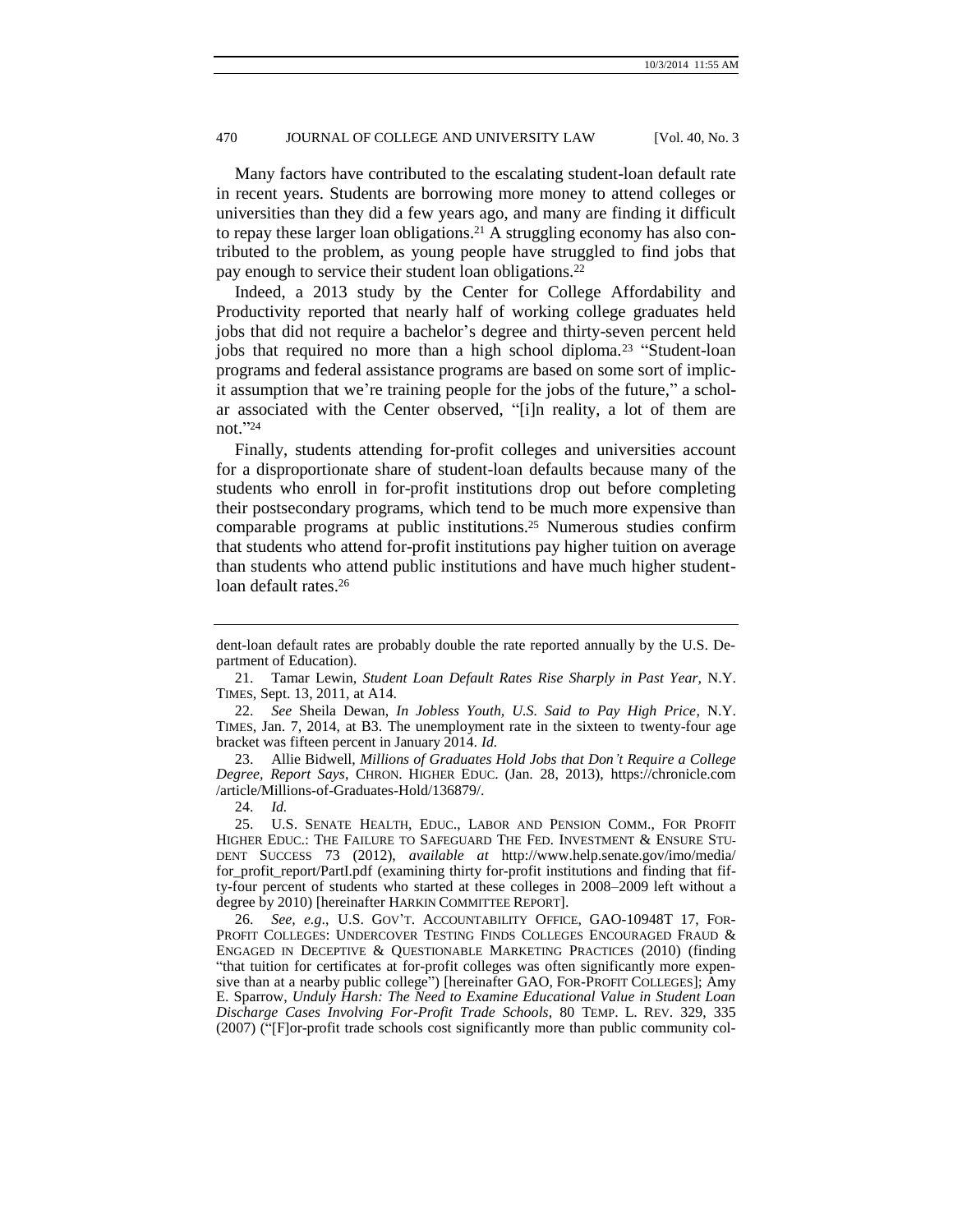Some overburdened student-loan debtors have attempted to discharge their student loans in federal bankruptcy courts, but they have faced major obstacles.<sup>27</sup> For one, Congress has passed a series of laws making it increasingly difficult for student-loan debtors to obtain bankruptcy relief.<sup>28</sup> Unless they can show that their student loans constitute an "undue hardship," student-loan debtors cannot obtain a discharge of their student-loan obligations.<sup>29</sup> The federal courts have adopted a strict standard for determining when the "undue hardship" requirement has been met, with most courts following the so-called *Brunner* test.<sup>30</sup>

Moreover, federal guarantee agencies—the entities charged with collecting student loans in default—have attempted to persuade federal bankruptcy courts to deny bankruptcy relief altogether to student-loan defaulters who file for bankruptcy.<sup>31</sup> These agencies have argued that defaulters should enroll in income-based repayment plans rather than seek a discharge of their student loans. These plans require debtors to make monthly payments on their student loans based on a percentage of their income for an extended period of time—typically twenty to twenty-five years.<sup>32</sup>

This article is organized into six parts and closes with conclusions and recommendations. Part I provides a brief history of the federal student-loan program, including legislative initiatives, public policy, and court decisions impacting the student-loan program since 1958. It also identifies and discusses Congressional actions ensuring easy access to federal student loans, as well as federal legislation mandating the repayment of student loans. Additionally, Part I addresses the United States Supreme Court's unanimous 2005 decision in *Lockhart v. United States,*<sup>33</sup> in which the Court allowed the offset of Social Security benefits to repay defaulted student loans.<sup>34</sup>

Part II reviews the United States Bankruptcy Code and the six amend-

leges and public four-year universities . . . .").

<sup>27.</sup> *See* discussion *infra* Part II.

<sup>28.</sup> *See In re* Pelkowski, 990 F.2d 737, 742 (3d Cir. 1993) (quoting 124 CONG. REC. 1793, 1798 (1978)). *See also infra* Part II.

<sup>29.</sup> 11 U.S.C. § 523 (a)(8) (2012).

<sup>30.</sup> *In re* Brunner, 46 B.R. 752, 756 (Bankr. S.D.N.Y. 1985), *aff'd*, 831 F.2d 395 (2d Cir. 1987).

<sup>31.</sup> *See, e.g., In re* Halverson, 401 B.R. 378, 382 (Bankr. D. Minn. 2009) (creditors unsuccessfully arguing that the debtor should enroll in an income-based repayment plan rather than have student-loan debt discharged in bankruptcy). *But see In re* Stevenson, 463 B.R. 586, 599 (Bankr. D. Mass. 2011) (creditor successfully arguing that a bankrupt student-loan debtor with a history of homelessness should participate in an income-based repayment plan rather than have student-loan debt discharged in bankruptcy).

<sup>32.</sup> *See, e.g., In re Halverson*, 401 B.R. at 382; *In re Stevenson*, 463 B.R. at 592.

<sup>33.</sup> Lockhart v. United States, 546 U.S. 142 (2005).

<sup>34.</sup> *Id.* at 144.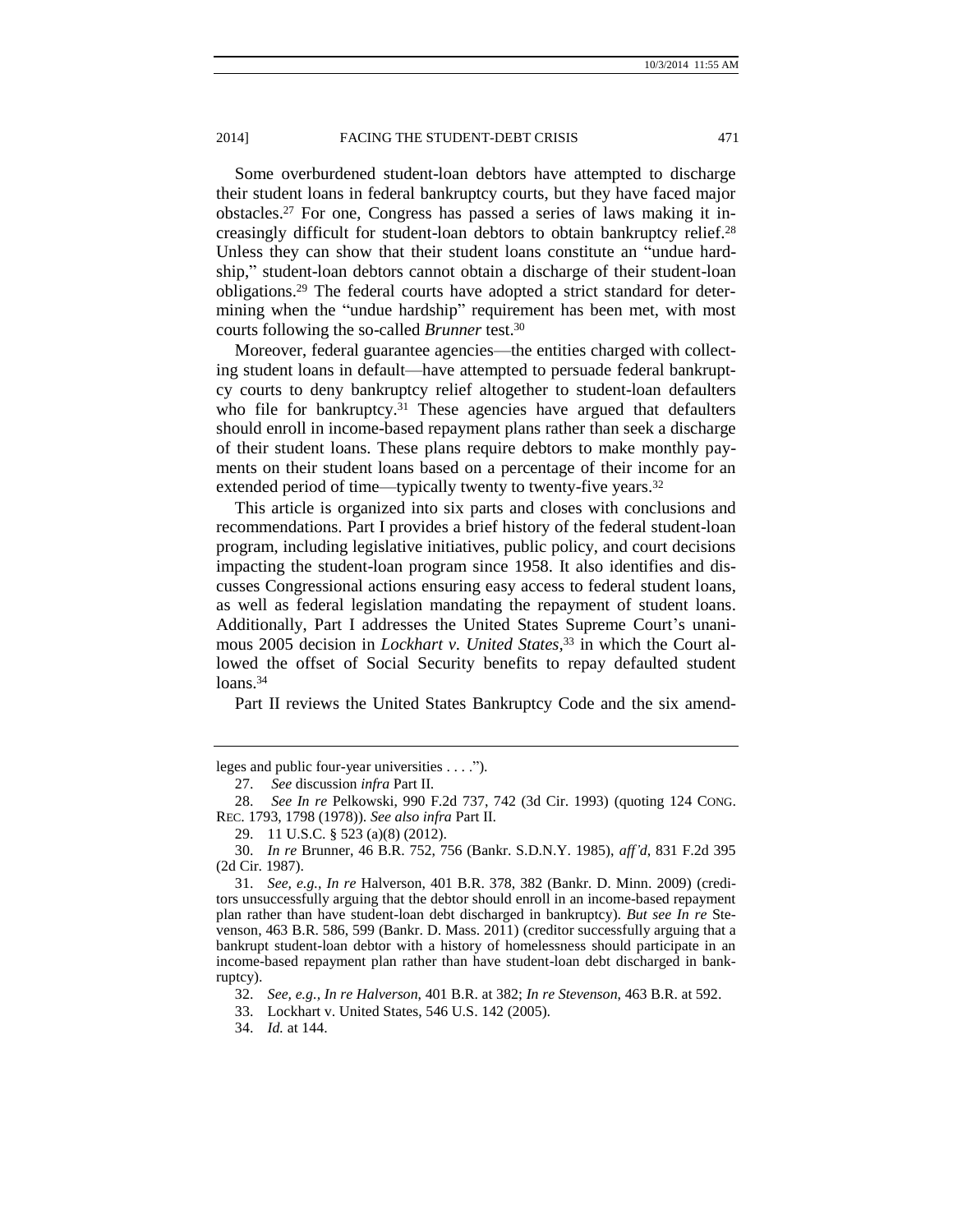ments to the Code made between 1976 and 2007 that have made it difficult for insolvent student-loan debtors to discharge their student-loan obligations in bankruptcy. This section also summarizes the *Brunner* test that is used to determine when insolvent student-loan debtors are entitled to have their debts discharged under the Bankruptcy Code's "undue hardship" standard.<sup>35</sup>

Part III argues that student-loan default rates are much higher than the rates reported annually by the DOE. The student-loan default rate for the for-profit college and university sector may be twice as high as the 21.8 percent rate reported by the DOE in October 2013, which only measured defaults that occur within the three years after a student begins repayment.<sup>36</sup>

Part IV examines the for-profit college and university sector, which has a higher default rate on federal student loans than any other sector of postsecondary education. Widely reported instances of fraud, abuse, and misrepresentation in this sector make the for-profit college and university industry a particular concern in terms of its impact on the integrity and solvency of the federal student-loan program.

Part V discusses efforts by the Obama administration to adopt regulations designed to cut down on abuses in the for-profit college and university sector. Under President Obama, the DOE has adopted two sets of comprehensive regulations to this end: the "program integrity rules" issued in October 2010,<sup>37</sup> and the "gainful employment rule" in June 2011.<sup>38</sup> Both sets of regulations triggered litigation by the Association of Private Sector Colleges and Universities. Ultimately, the Association was able to persuade the federal courts to invalidate parts of the Obama administration's reform regulations.<sup>39</sup>

In Part VI, the authors argue that growing student-loan indebtedness now totaling \$1.2 trillion—undermines the nation's economy and may lead to a national economic crisis. A recent study by the American Institute of Certified Public Accountants ("AICPA") documents the fact that many

<sup>35.</sup> 11 U.S.C. § 523 (a)(8) (2012).

<sup>36.</sup> *See* Fossey & Cloud, *Dirty Side of the Storm, supra* note [20,](#page-2-0) at 4–10 (analyzing data from numerous sources and concluding that the student-loan default rate is much higher than reported by the United States Department of Education).

<sup>37.</sup> Program Integrity Issues, 75 Fed. Reg. 66382, 66932–66975 (Oct. 29, 2010) (to be codified at 34 C.F.R. pt. 600, 602, 603, 668, 682, 685, 686, 690, & 691).

<sup>38.</sup> Program Integrity: Gainful Employment—New Issues, 75 Fed. Reg. 66665 (Oct. 29, 2010) (to be codified at 34 C.F.R. pt. 600).

<sup>39.</sup> Ass'n of Private Colls. & Univs. v. Duncan, 870 F. Supp. 2d 133, 137 (D.D.C. 2012) (invalidating portions of the Department of Education's gainful employment regulations); Career Coll. Ass'n v. Duncan, 796 F. Supp. 2d 108 (D.D.C. 2011) (invalidating portions of the U.S. Department of Education's program integrity rules), *aff'd in part, rev'd in part*, Ass'n of Private Colls. & Univs. v. Duncan, 681 F.3d 427 (D.C. Cir. 2012).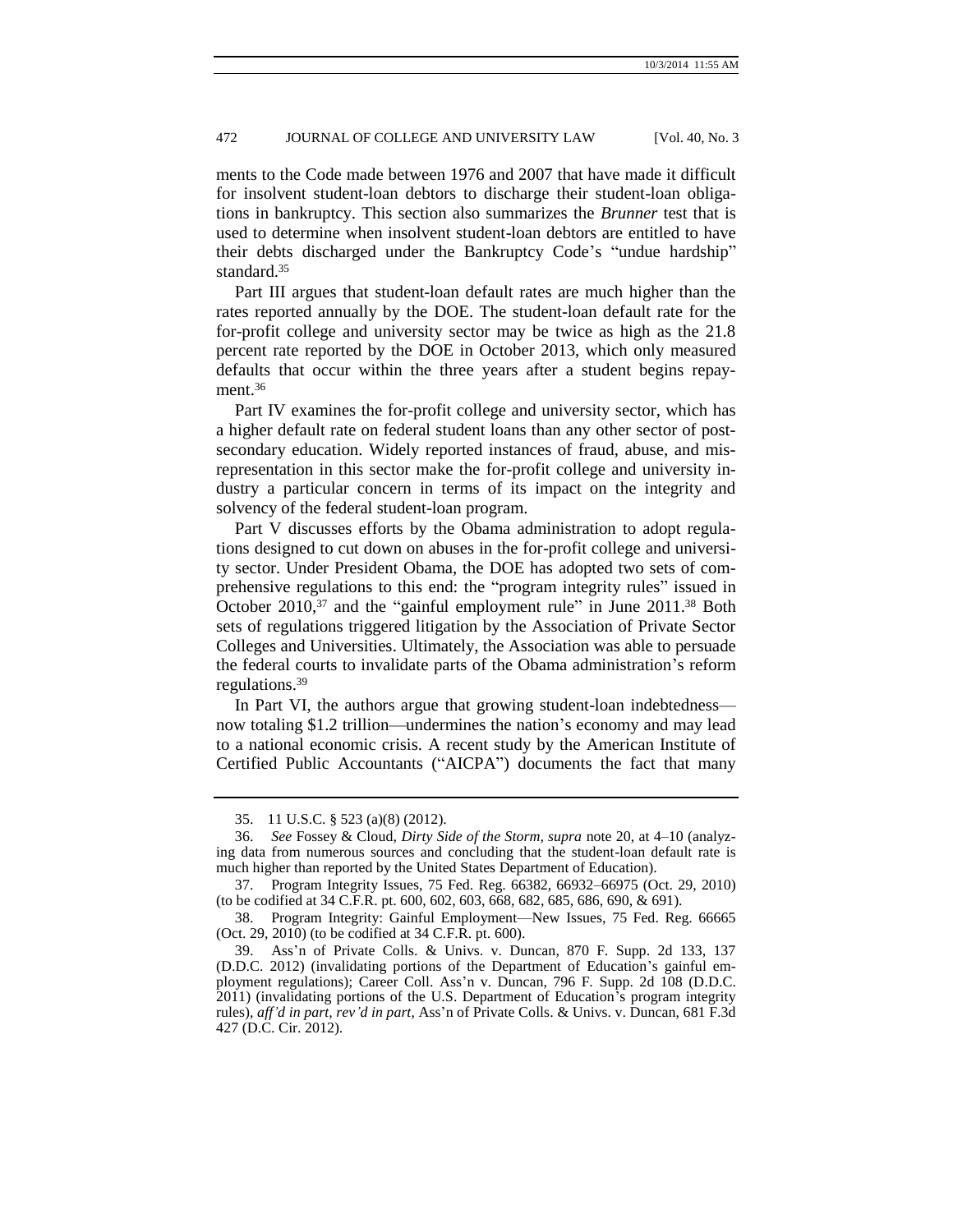former postsecondary students are postponing major purchases such as cars and homes due to their heavy student-loan indebtedness and are also postponing plans to marry and have children.<sup>40</sup>

This essay concludes with some proposals for reforming the federal student-loan program and restoring the program's integrity. Specifically, we recommend that the DOE publicly report a more transparent student-loan default rate, that the bankruptcy code be amended to provide relief to insolvent student-loan debtors who have no reasonable prospect of ever paying off their student loans, and that the federal government continue and intensify its efforts to better regulate the for-profit college and university industry in order to reduce fraud and abuse.

#### I. CONGRESS, THE STUDENT-LOAN PROGRAM, AND STUDENT DEBT

The history of the federal student-loan program began in 1958 through the passage of the National Defense Education Act. <sup>41</sup> Under this Act, Congress created a program of National Defense Student Loans ("NDSL"), which opened the door to educational opportunity, economic security, and social mobility for many needy and deserving students.<sup>42</sup>

Prompted by the success of NDSL, Congress passed the Guaranteed Student Loan Program ("GSLP") in 1965 as a part of the Higher Education Act.<sup>43</sup> Also known as Stafford Loans, Guaranteed Student Loans increased access to higher education for students from the lowest income levels, but strict income qualifications on aid recipients precluded the eligibility of many students from middle-income families.<sup>44</sup> Students from middleincome families who did not qualify for financial aid under GSLP provisions were hard pressed to pay for tuition, fees, room, and board because the cost of postsecondary education increased by approximately seventyseven percent between 1965 and 1975.<sup>45</sup> Middle-income parents with college-aged children appealed to Congress for help, and the access to federal student loans quickly became a political issue.<sup>46</sup>

<span id="page-6-0"></span><sup>40</sup>*. New AICPA Survey Reveals Effects, Regrets of Student Loan Debt*, AM. INST. OF CPAS (May 9, 2013), http://www.aicpa.org/press/pressreleases/2013/pages/aicpasurvey-reveals-effects-regrets-student-loan-debt.aspx.

<sup>41.</sup> National Defense Education Act of 1958, Pub. L. No. 85–864, 72 Stat. 1580 (1958) (repealed 1970).

<sup>42.</sup> For a detailed history of the National Defense Education Act and National Defense Student loans, see Pamela Ebert Flattau et al., *The National Defense Education Act of 1958: Selected Outcomes*, IDA SCI. & TECH. INST. (2006), *available at*  https://www.ida.org/~/media/Corporate/Files/Publications/STPIPubs/ida-d-3306.ashx.

<sup>43.</sup> Higher Education Act of 1965, Pub. L. No. 89–329, 79 Stat. 1219 (1965) (codified as amended in scattered sections of 20 and 42 U.S.C.).

<sup>44.</sup> *See* 20 U.S.C. § 1078(A)(2)(B) and (D) (1976) (imposing a family income eligibility ceiling of \$25,000).

<sup>45.</sup> H.R. REP. NO. 95–951, at 2 (1978).

<sup>46.</sup> Robert C. Cloud, *Offsetting Social Security Benefits to Repay Student Loans:*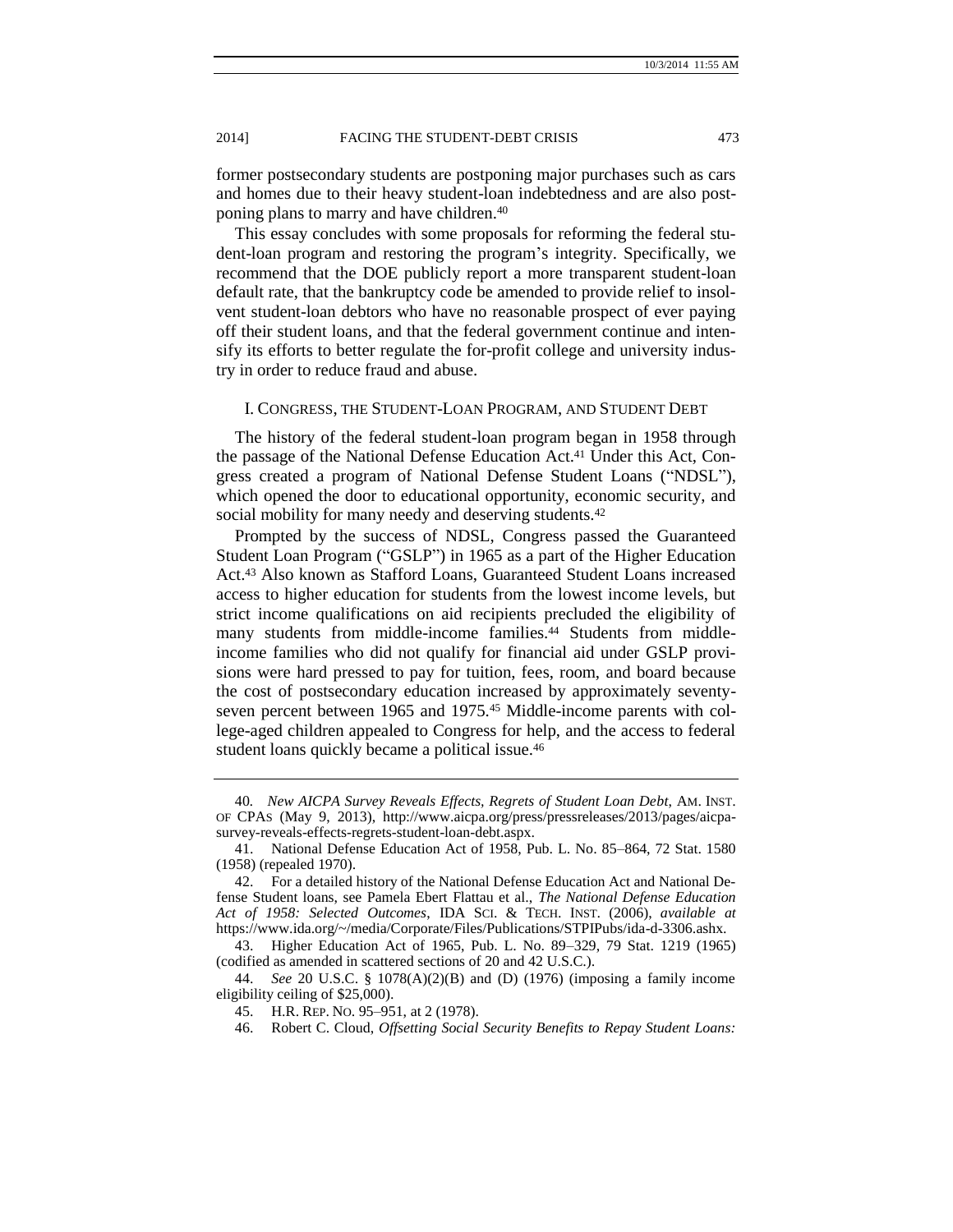United States Representatives and Senators alike concluded that it was unfair and discriminatory, not to mention politically naive, to deny federal loans to students whose parents were paying taxes to fund the loan program.<sup>47</sup> Consequently, Congress responded with the Middle-Income Student Assistance Act of 1978,<sup>48</sup> which relaxed income requirements, enabling a great majority of students to qualify for federal loan assistance.<sup>49</sup> As a result, the number of loans increased dramatically, and disbursements under the student-loan program tripled within three years.<sup>50</sup> Congress expanded the loan program again in the Higher Education Amendments of 1992,<sup>51</sup> extending the GSLP to include the Federal Family Education Loan Program ("FFELP"),<sup>52</sup> PLUS loans for parents,<sup>53</sup> and the Federal Direct Loan Program.<sup>54</sup>

Over the years, Congress has modified the student-loan program when necessary to meet the changing needs of students, parents, and institutions, always with the intent of ensuring access to postsecondary education for all citizens regardless of economic background. Therefore, federal law and policy have made it easy for most students to borrow money for higher education. To ease the burden of loan repayment, Congress has provided low interest rates, minimum monthly payments, economic hardship deferments, and income-based repayment plans for students who qualify.<sup>55</sup> The studentloan program has enjoyed generous, enthusiastic, and bipartisan support from Congress for more than fifty-five years—support which will likely continue because of the increasing costs of college and university attendance and an abiding faith in the economic and social benefits of affordable

49. *Id.*

*Pay Us Now or Pay Us Later*, 208 EDUC. L. REP. 11, 14 (2006) [hereinafter, Cloud, *Offsetting Social Security Benefits*].

<sup>47.</sup> *Id.*

<sup>48.</sup> Middle-Income Student Assistance Act, Pub. L. No. 95-566, 92 Stat. 2402 (1978).

<sup>50.</sup> MICHAEL MUMPER, REMOVING COLLEGE PRICE BARRIERS: WHAT GOVERN-MENT HAS DONE AND WHY IT DOESN'T WORK 90 (1996). *See also* Angelica Cervantes et al., *Opening the Doors to Higher Education: Perspectives on the Higher Education Act 40 Years Later*, TEX. GUARANTEED STUD. LOAN CORP. (2005), *available at*  http://www.tgslc.org/pdf/hea\_history.pdf.

<sup>51.</sup> Higher Education Amendment of 1992, Pub. L. No. 102-325, 106 Stat. 448 (1992).

<sup>52.</sup> *Federal Family Education Loan Program*, U.S. DEP'T OF EDUC., http://www2.ed.gov/programs/ffel/index.html (last visited June 21, 2014).

<sup>53.</sup> *Plus Loans, Federal Student Aid*, U.S. DEP'T OF EDUC, http://www.studentaid.ed.gov/PORTALSWebApp/students/english/parentloans.jsp (last visited June. 21, 2014).

<sup>54.</sup> *Direct Loans: William D. Ford Federal Direct Loan Program,* U.S. DEP'T OF EDUC., http://www2.ed.gov/programs/wdffdl/index.html (last visited June 21, 2014).

<sup>55.</sup> Cloud, *Offsetting Social Security Benefits*, *supra* note [46,](#page-6-0) at 20.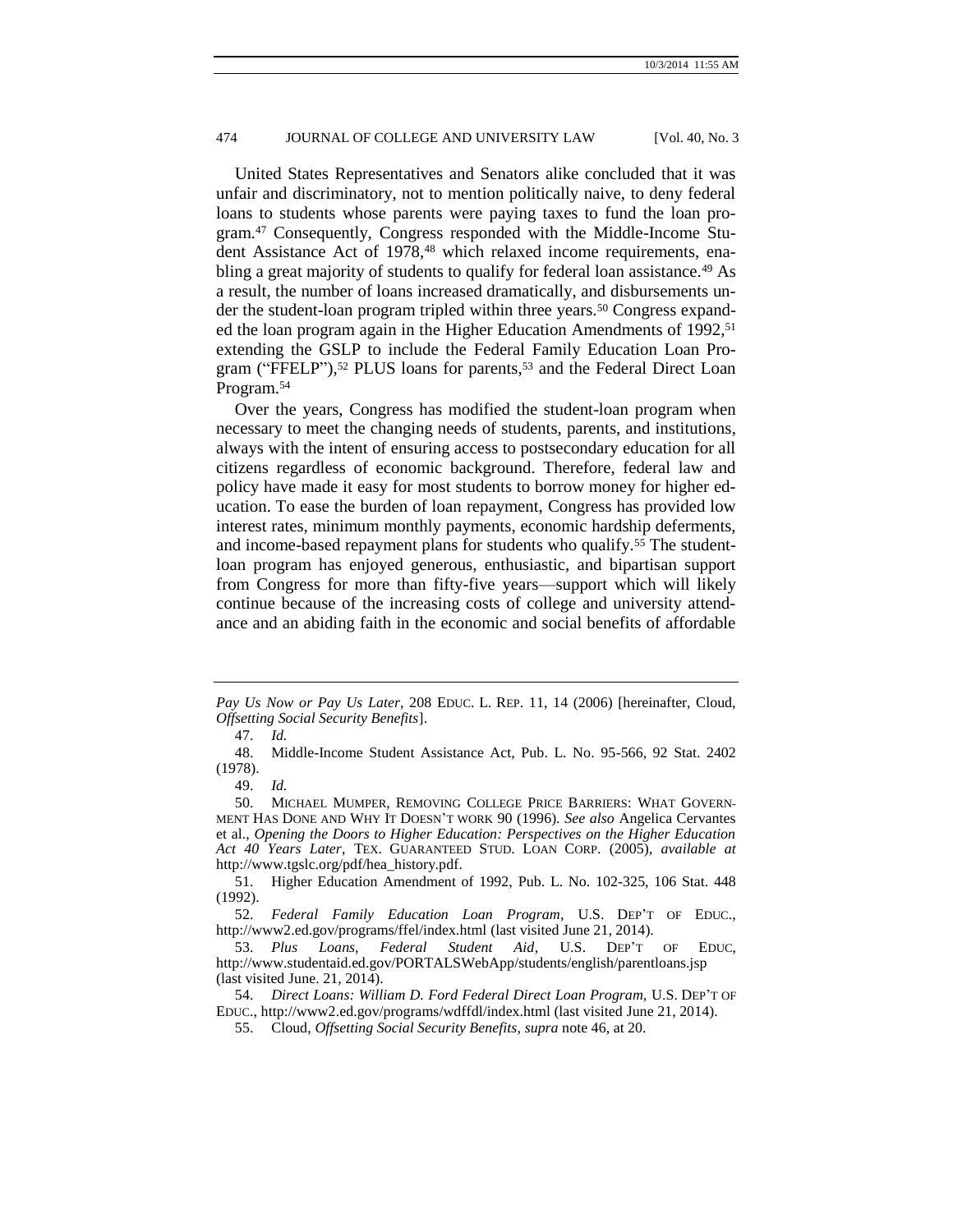postsecondary education.<sup>56</sup> However, there is one important consideration: Congress expects student borrowers to repay their loans.

While underwriting the federal student-loan program and accommodating debtors' repayment efforts for more than half a century, Congress has made it clear that educational loans should be repaid on time and in full for several reasons.<sup>57</sup> Student loans are easy to obtain; they require no collateral or co-signers and are funded by the taxpayers as an investment in the individual student and the nation's future.<sup>58</sup> Historically, repayment of student loans depended on the debtor's honesty, good health, and future income based on completion of his or her education.<sup>59</sup> However, students who default on loans threaten the solvency of the loan program, potentially compromising the rights of future borrowers to benefit from participating in the program.<sup>60</sup>

For these reasons, Congress and the courts have made it quite difficult for student-loan debtors to discharge their student-loan obligations in bankruptcy.<sup>61</sup> Congress has passed a number of laws since 1978 to reduce the possibility of discharge through bankruptcy, including the following: Section 523(a)(8) of the Bankruptcy Code,<sup>62</sup> which precludes discharge of a student loan unless the debtor can show undue hardship (a difficult standard to meet in most courts); the Debt Collection Act of 1982;<sup>63</sup> the Higher Education Technical Amendments of 1991;<sup>64</sup> and the Debt Collection Improvement Act of 1996.<sup>65</sup>

Congress did not clarify in Section 523(a)(8) of the Bankruptcy Code exactly what it meant by the term *undue hardship*; therefore, defining the term is a question of law subject to *de novo* review.<sup>66</sup> Consequently, courts have responded with a number of judicial tests to determine whether a debtor can be expected to repay a student loan.<sup>67</sup> However, decades of case

61. Cloud, *Offsetting Social Security Benefits, supra* note [46](#page-6-0) at 21.

<sup>56.</sup> C. Aaron LeMay & Robert C. Cloud, *Student Debt and the Future of Higher Education*, 34 J.C. & U.L. 79, 86 (2007).

<span id="page-8-0"></span><sup>57.</sup> Cloud, *Offsetting Social Security Benefits*, *supra* note [46,](#page-6-0) at 14.

<sup>58.</sup> *Id.* at 11.

<sup>59.</sup> H.R. REP. NO. 95–595, at 133 (1978).

<sup>60.</sup> *In re* Roberson, 999 F.2d 1132, 1137 (7th Cir. 1993).

<sup>62.</sup> 11 U.S.C. § 523 (a)(8) (2012).

<sup>63.</sup> Debt Collection Act of 1982, Pub. L. No. 97–365, 96 Stat. 1749 (1982) (codified as amended in scattered sections of 5, 18, 21, 28, & 31 U.S.C.).

<sup>64.</sup> Higher Education Technical Amendments of 1991, Pub. L. No.102–26, 105 Stat. 123 (1991) (codified as amended in scattered sections of 20 U.S.C.).

<sup>65. 31</sup> U.S.C. § 3716 (c)(3)(A)(i) (2012). Social Security benefits were made subject to offset (garnishment) to recover defaulted student-loan debts.

<sup>66.</sup> *In re Roberson*, 999 F.2d at 1132.

<sup>67.</sup> *See* Robert C. Cloud, *When Does Repaying a Student Loan Become an Undue Hardship*? 186 EDUC. L. REP. 783, 791–96 (2004) [hereinafter, Cloud, *Repaying a Student Loan*] (discussing in detail the *Johnson*, *Bryant* Poverty, Totality of Circumstanc-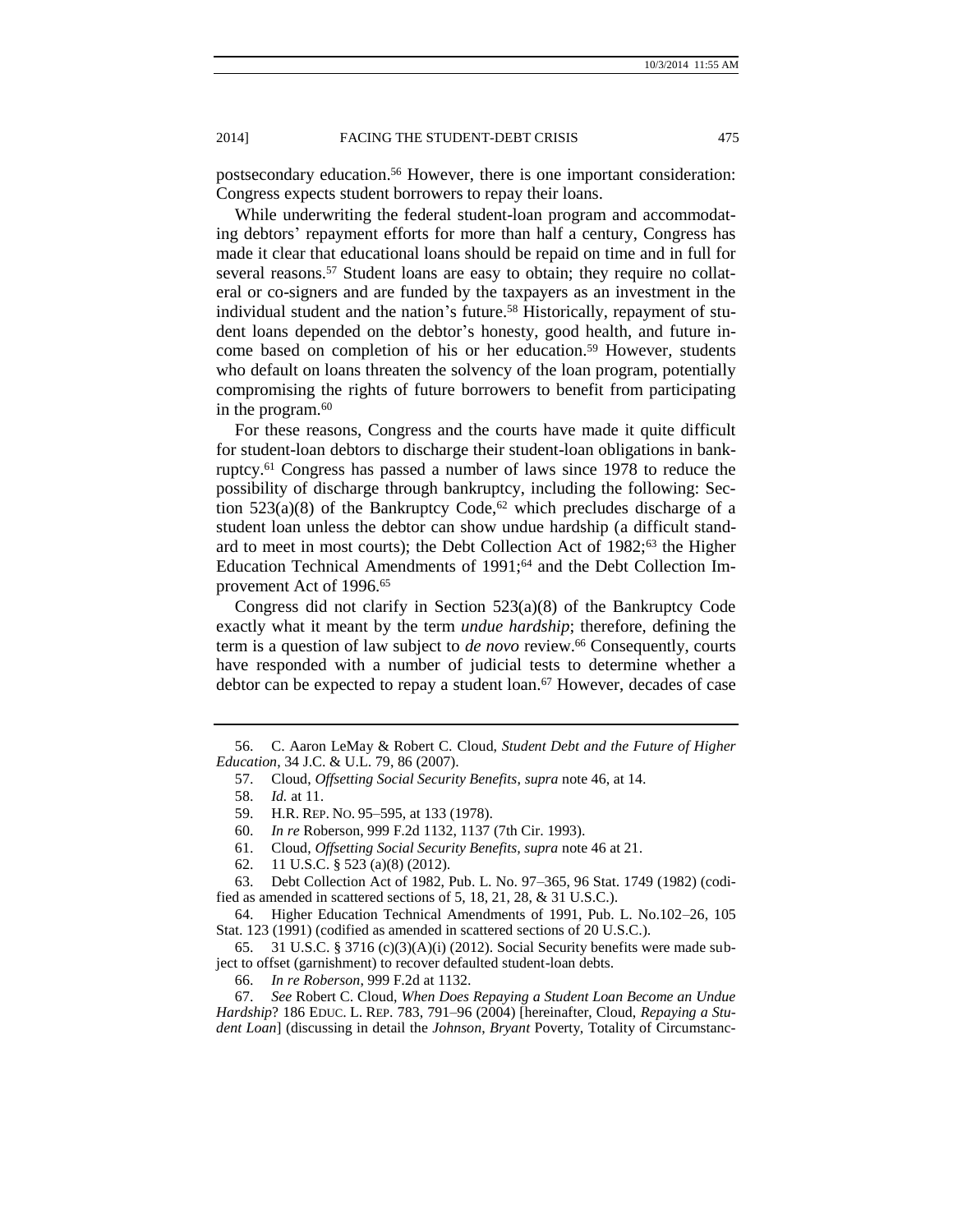<span id="page-9-1"></span>law have failed to create a universally accepted test that can be used to determine whether a student debtor is entitled to loan discharge. Many bankruptcy courts have interpreted undue hardship narrowly and harshly, ruling that debtors cannot discharge student loans unless they demonstrate "a certainty of hopelessness" about their long-term financial situation.<sup>68</sup> Historically, undue hardship meant more than temporary, severe financial difficulty; it meant a permanently hopeless economic condition which few debtors could prove.<sup>69</sup> Consequently, few student-loan debtors have been able to meet the high burden of proof required for discharge of a federal student loan.

<span id="page-9-0"></span>The Debt Collection Act of 1982 authorized the federal government to offset unpaid loan debts from some federal payments, but not from Social Security benefits.<sup>70</sup> It also specified a ten-year limitation on collection of student-loan debts.<sup>71</sup> Then in 1991, the Higher Education Technical Amendments removed all time limitations on government actions to collect defaulted student loans.<sup>72</sup> As of 1991, therefore, the statute of limitations in the 1982 Act no longer prevented the recovery of long-delinquent student loans, and the only major restriction the government faced in collecting delinquent loans was that Social Security benefits could not be garnished under provisions in the 1982 Debt Collection Act.<sup>73</sup> Accordingly, Congress passed the Debt Collection Improvement Act in 1996 authorizing the federal government to recover delinquent loan debt by offsetting Social Security benefits when necessary.<sup>74</sup> As a result of these Congressional actions, federal law now empowers the government to use all legal means to collect defaulted student loans, no matter how old or delinquent the debt, and federal courts consistently approve government efforts to collect on those debts. For example, in 2005 the Supreme Court ruled unanimously in *Lockhart v. United States* that the DOE can offset Social Security benefits to collect overdue student loans and that there are no time limits on those collection efforts.<sup>75</sup> Clearly, the legislative and judicial branches of gov-

es, and *Brunner* tests for determining undue hardship).

<sup>68.</sup> Richard Fossey, *The Certainty of Hopelessness: Are Courts Too Harsh Toward Bankrupt Student Loan Debtors*?, 26 J.L. & EDUC. 29, 32–33 (1997) [hereinafter Fossey, *The Certainty of Hopelessness*] (arguing that bankruptcy courts are too harsh in determining undue hardship in student-loan bankruptcy proceedings).

<sup>69.</sup> *See* Robert F. Salvin, *Student Loans, Bankruptcy, and the Fresh Start Policy: Must Debtors Be Impoverished To Discharge Educational Loans?*, 71 TUL. L. REV. 139, 150-53 (1996).

<sup>70.</sup> Pub. L. No. 97-365, 96 Stat. 1749 (1982).

<sup>71.</sup> *Id.*

<sup>72.</sup> Higher Education Technical Amendments of 1991, Pub. L. No.102–26, 105 Stat. 123 (1991) (codified as amended in scattered sections of 20 U.S.C.).

<sup>73.</sup> 96 Stat. at 1749.

<sup>74.</sup> 31 U.S.C. § 3716 (2012).

<sup>75.</sup> Lockhart v. United States, 546 U.S. 142, 146 (2005).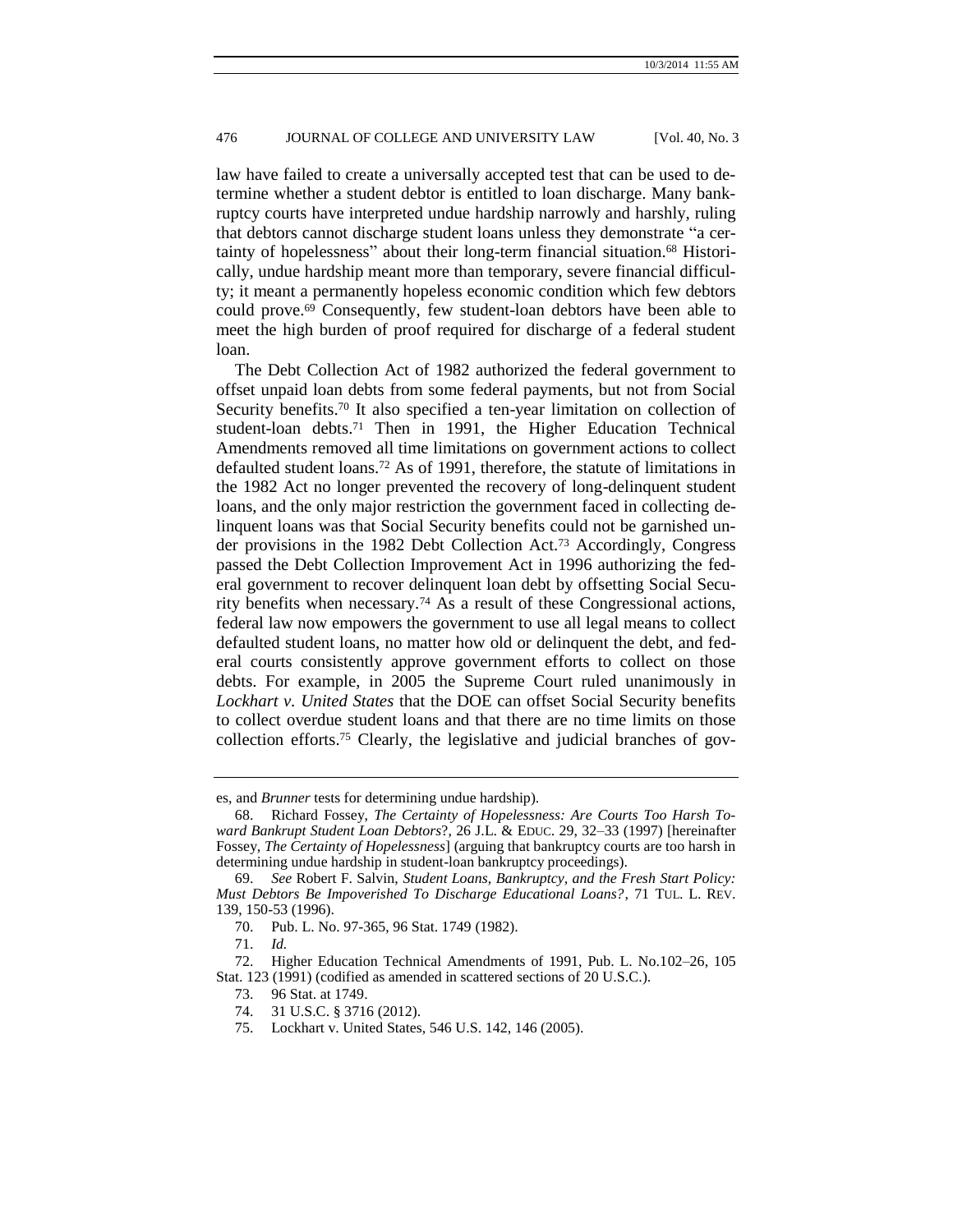ernment now agree that able-bodied debtors must repay their student loans in good faith unless they can show the court that repayment would cause undue hardship on them and their dependents—a difficult task indeed.<sup>76</sup>

### II. BANKRUPTCY, STUDENT-LOAN DEFAULTS, AND THE *BRUNNER* TEST

The United States Constitution authorizes Congress "to establish . . . uniform laws on the subject of bankruptcies throughout the United States."<sup>77</sup> Accordingly, Congress passed the Bankruptcy Act of 1898, which included two public policy priorities: (1) to provide honest debtors with a fresh start, free from oppressive debt, and (2) to guarantee fair treatment for all debtors and creditors.<sup>78</sup> To meet those priorities, Congress enacted the Bankruptcy Reform Act of 1978 which provided debt relief through either Chapter 7 or Chapter 13 of the Bankruptcy Code.<sup>79</sup> Chapter 7 proceedings provide rapid relief to honest, but over-extended, debtors because the debtor relinquishes non-exempt assets to a trustee who sells the assets, distributes the proceeds to creditors, and then discharges all remaining debt. The straightforward and expeditious discharge of debt under Chapter 7 makes it an attractive option for some debtors.<sup>80</sup> Conversely, debtors who file Chapter 13 actions must submit to the court a formal plan for repaying all or a specified portion of their debt, including interest, within three to five years.<sup>81</sup> After the debtor complies with all repayment plan provisions, the court discharges any remaining debt.<sup>82</sup> Chapter 7 proceedings are viewed as debtor-friendly because they facilitate quick relief, while Chapter 13 actions are considered to be creditor-friendly because they require debtors to commit all disposable income to the repayment plan and repay at least a portion of their debt.<sup>83</sup> Petitioners in student-loan bankruptcy proceedings may file under either Chapter 7 or Chapter 13 provisions but must prove undue hardship in either action.<sup>84</sup>

The Higher Education Act of 1965, which authorized the federal student-loan program, originally imposed no restrictions on student-loan debtors filing for bankruptcy.<sup>85</sup> Based on the perception that too many student-

<sup>76.</sup> *Id.* at 146–47.

<sup>77.</sup> U.S. CONST. art. I, § 8, cl. 4.

<sup>78.</sup> Thomas J. Jackson, *The Fresh Start Policy in Bankruptcy Law*, 98 HARV. L. REV. 1393, 1420 (1985).

<sup>79.</sup> Bankruptcy Reform Act of 1978, Pub. L. No. 95–598, 92 Stat. 2549, 2591 (1978) (codified as amended in scattered sections of 11 & 20 U.S.C.).

<sup>80.</sup> 11 U.S.C. § 527 (10)(b) (2012).

<sup>81.</sup> 11 U.S.C. § 1301–28 (2012).

<sup>82.</sup> *Id*.

<sup>83.</sup> Cloud, *Repaying a Student Loan, supra* not[e 67,](#page-8-0) at 783, 786.

<sup>84.</sup> Salvin, *supra* note [69,](#page-9-0) at 145 (1996).

<sup>85.</sup> Nancy H. Kratzke, *The Disparate Treatment of Student and Family Farmer Debtors: Suggestions for Reform of Bankruptcy Policy*, 16 N. ILL. U. L. REV. 25, 27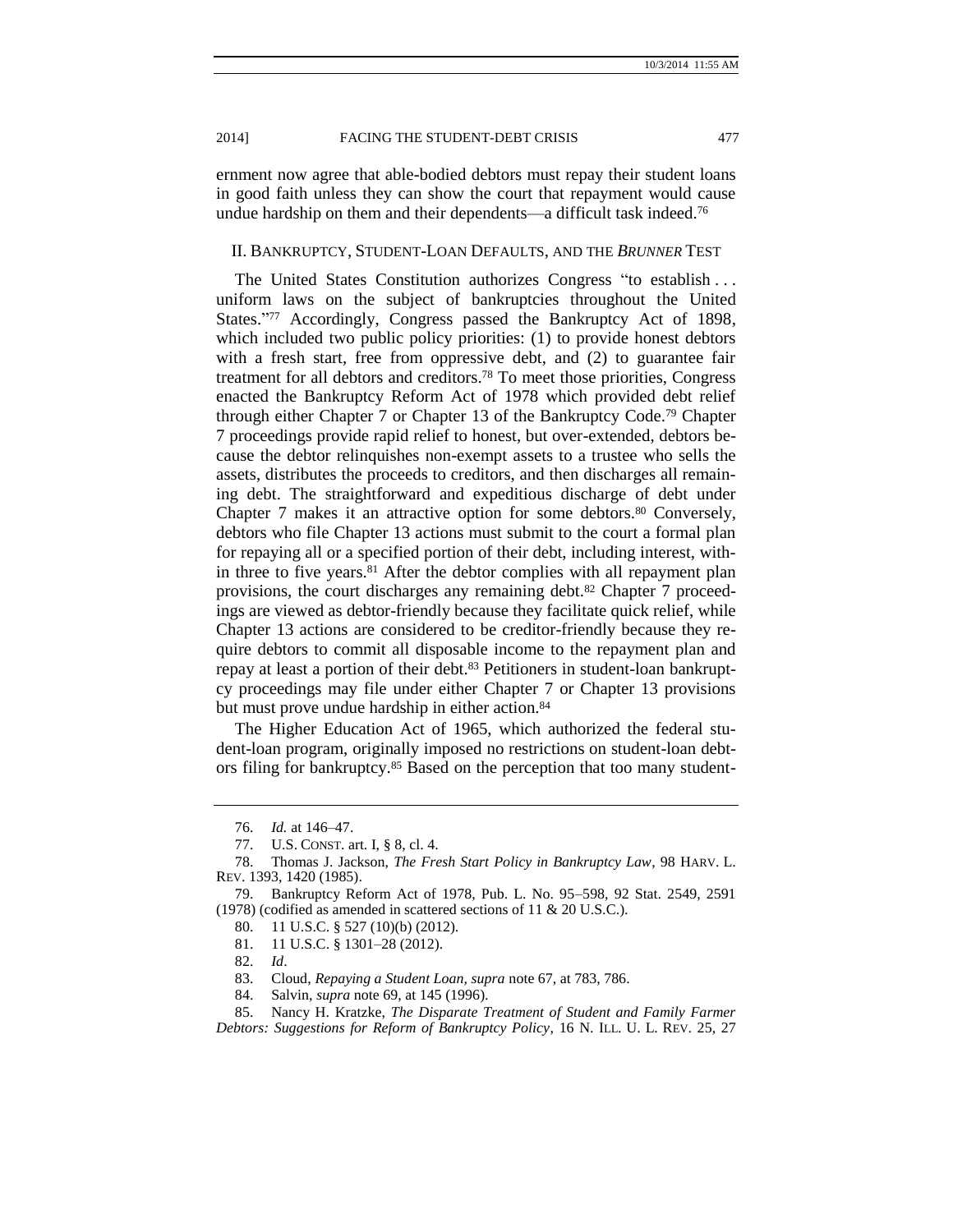loan recipients were filing for bankruptcy soon after graduation with fraudulent intentions to avoid repaying taxpayer-funded loans, Congress passed six laws between 1976 and 2007 to preclude abuse of the student-loan program.<sup>86</sup> The Education Amendments of 1976 prohibited debtors from discharging student loans at any time prior to five years after the repayment period had begun, unless failure to discharge the loan would create "undue hardship" for the debtor.<sup>87</sup> In 1978, Congress passed the Bankruptcy Reform Act, which folded the five-year ban on loan discharge, absent proof of undue hardship, directly into the Bankruptcy Code.<sup>88</sup> In 1990, Congress extended the prohibition against discharging student loans in bankruptcy from five to seven years after the beginning of the repayment period.<sup>89</sup> Then, in 1998, Congress eliminated the seven-year ban on discharge of student loans altogether, imposing the undue hardship burden on all debtors no matter when they sought to discharge a student loan.<sup>90</sup> In 2005, Congress passed legislation requiring student-loan debtors who borrowed from *private* lenders, rather than the federal government, to prove undue hardship as well before their loans could be discharged.<sup>91</sup> Finally, Congress passed the College Cost Reduction and Access Act ("CCRAA") in 2007.<sup>92</sup> CCRAA increased financial aid and services to students while introducing an income-based repayment option and a loan forgiveness program for loan recipients who qualified.<sup>93</sup>

As noted previously, Congress did not define the term "undue hardship" in the Bankruptcy Reform Act of 1978.<sup>94</sup> In the absence of a clear statement of Congressional intent, many courts have interpreted undue hardship in such a way as to make it extremely difficult for debtors to discharge student loans.<sup>95</sup> Responding to a perceived need, bankruptcy courts developed

91. Bankruptcy Abuse Prevention and Consumer Protection Act of 2005, Pub. L. No. 109–8, § 220, 119 Stat. 23, 59 (2005) (codified at 11 U.S.C. § 523(a)(8)(B) (2012).

92. College Cost Reduction and Access Act of 2007, Pub. L. No. 110–84, 121 Stat. 784 (2007) (codified as amended in scattered sections of 20 U.S.C.).

<sup>(1995).</sup>

<sup>86.</sup> *In re* Pelkowski, 990 F.2d 737, 742 (3d Cir. 1993) (quoting 124 CONG. REC. 1793 (1978)).

<sup>87.</sup> Education Amendments of 1976, Pub. L. No. 94-482, tit. I § 127(a), 90 Stat. 2081, 2141 (1976) (codified at 20 U.S.C. § 1087–3) (repealed 1978).

<sup>88.</sup> Bankruptcy Reform Act of 1978, Pub. L. No. 95–598, 92 Stat. 2549, 2591 (1978) (codified as amended in scattered sections of 11 & 20 U.S.C.).

<sup>89.</sup> Crime Control Act of 1990, Pub. L. No. 101–647, § 3621(1), 104 Stat 4789, 4964 (1990) (amending 11 U.S.C. § 523(a)(8)(A)).

<sup>90.</sup> Higher Education Amendments of 1998, Pub. L. No. 105–244, § 971(a), 112 Stat. 1837 (1998) (amending 11 U.S.C. § 523(a)(8) to eliminate the seven-year repayment exception).

<sup>93.</sup> *Id.*

<sup>94.</sup> Bankruptcy Reform Act of 1978, Pub. L. No. 95–598, 92 Stat. 2549, 2591 (1978) (codified as amended in scattered sections of 11 & 20 U.S.C.).

<sup>95.</sup> Fossey, *The Certainty of Hopelessness, supra* note [68.](#page-9-1)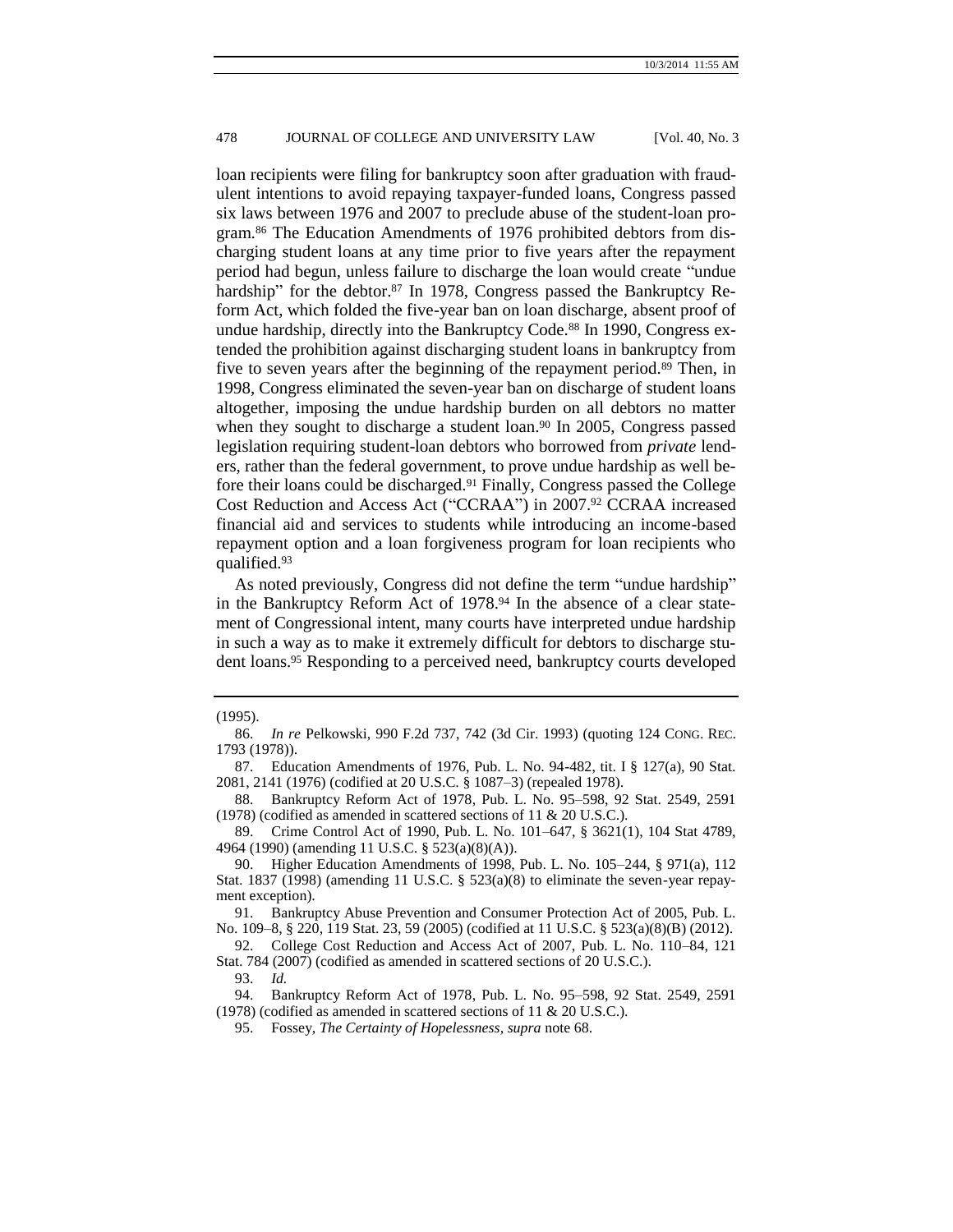four judicial tests between 1979 and 1987 to determine whether a given student-loan debtor demonstrated undue hardship.<sup>96</sup> The three-pronged *Brunner* test has emerged as the most frequently used of the four tests.<sup>97</sup> Under the *Brunne*r test, student-debtors must prove: (1) that they cannot, based on current income and expenses, maintain a minimal standard of living for themselves and their dependents, if forced to repay their loan(s); (2) that their precarious financial situation is likely to persist for a significant portion of the repayment period; and (3) that they made good faith efforts to repay their loan(s) evidenced by the number of payments already made on the loan, previous attempts to negotiate alternative repayment plans, and efforts to maximize income and minimize expenses.<sup>98</sup> In all instances, the burden of proof is on the debtor to prove undue hardship to the court.<sup>99</sup>

<span id="page-12-0"></span>The Third, Seventh, and Ninth Circuits have adopted the *Brunner* test in adjudicating student-loan discharge claims, while the Sixth Circuit has applied it in previous bankruptcy proceedings.<sup>100</sup> Finally, *Brunner* has also been cited by the Fifth, Tenth, and Eleventh Circuits on occasion, although none of these three courts has adopted *Brunner* as the sole standard in considering undue hardship claims.<sup>101</sup>

In sum, Congress has amended the Bankruptcy Code repeatedly to make it more difficult for student-loan debtors to discharge their student loans in bankruptcy, and the federal courts have interpreted the "undue hardship" requirement in such a way that makes it very difficult for student-loan debtors to obtain bankruptcy relief. Obtaining relief is made even more complicated by the fact that, in order to obtain a discharge of their student loans, debtors are required to file an adversarial proceeding against their creditors, "which is, in essence, a separate lawsuit within the debtor's underlying bankruptcy case." <sup>102</sup> Since few student-loan debtors have the resources to pursue litigation against their creditors, it seems likely that many insolvent student-loan borrowers do not even try to obtain a discharge of their student loans through the bankruptcy process.<sup>103</sup>

<span id="page-12-1"></span><sup>96.</sup> Cloud, *Repaying a Student Loan*, *supra* not[e 67,](#page-8-0) at 791–96.

<sup>97.</sup> *In re* Brunner, 46 B.R. 752, 756 (Bankr. S.D.N.Y. 1985), *aff'd*, 831 F.2d 395 (2d Cir. 1987) (per curiam). Most courts have endorsed the three-pronged *Brunner* test. *See infra* note [100.](#page-12-0)

<sup>98.</sup> *Id.* at 752–58.

<sup>99.</sup> *Id*.

<sup>100.</sup> B.J. Huey, Comment*, Undue Hardship or Undue Burden: Has the Time Arrived for Congress to Discharge Section 523(a)(8) of the Bankruptcy Code?,* 34 TEX. TECH L. REV. 89 (2002).

<sup>101.</sup> *Id.*

<sup>102.</sup> Raul I. Pardo & Michelle R. Lacey, *Real Student-Loan Scandal: Undue Hardship Discharge Litigation.* 83 AM BANKR. L.J. 179, 188 (2009).

<sup>103.</sup> *Id*. at 191. "Those debtors who are in the most dire need of relief—that is, those for whom repayment will certainly impose an undue hardship—will likely lack the resources to pursue such relief in the first instance." *Id.*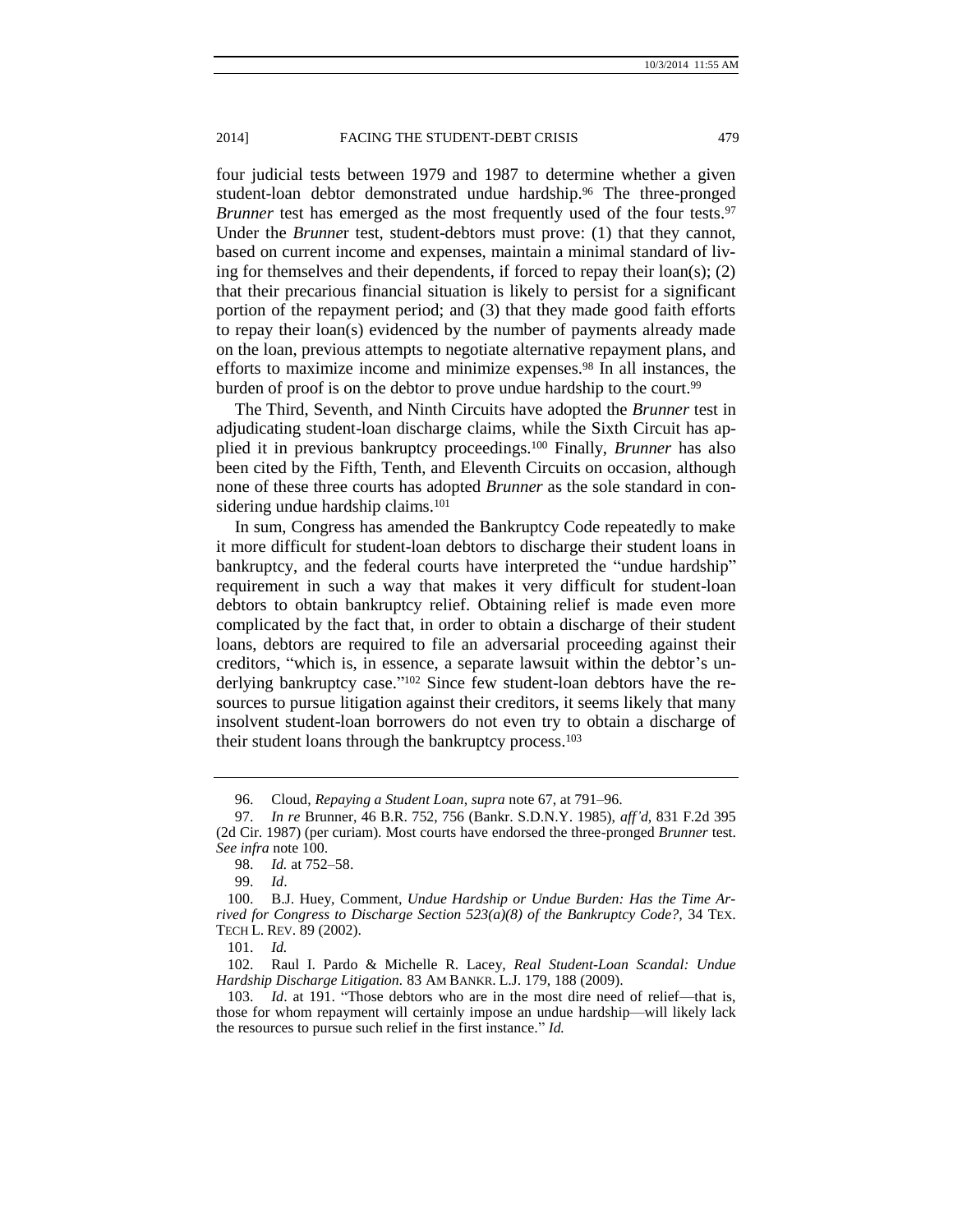Scholars have argued that this draconian response to insolvent studentloan debtors is not justified by the fear that college and university graduates will abuse the student-loan program by financing their education and then using the bankruptcy courts to shed their loan obligations. In a 1981 law review article, Janice Kosol observed that only seventeen million dollars had been paid out by the federal government on student-loan bankruptcy claims between 1969 and 1975, which represented only three-tenths of one percent of the seven billion dollars that had been loaned at that time.<sup>104</sup> Likewise, Raul Pardo and Michelle Lacy, writing in 2009, concluded that there was little evidence of bankruptcy abuse among student-loan debtors:

Tragically, Congress disregarded empirical evidence from a General Accounting Office study which found that less than one percent of all federally insured and guaranteed student loans were discharged in bankruptcy. Simply put, the discharge of student loans in bankruptcy was too minor to threaten the economic viability of the student-loan program.<sup>105</sup>

# III. THE STUDENT-LOAN DEFAULT RATE: HIGHER THAN IS COMMONLY **BELIEVED**

The DOE reports annually on the student-loan default rate, providing figures on the percentage of people who default on their student loans within two years (and now within three years) of beginning the repayment phase on their student loans.<sup>106</sup> The default rate has crept up in recent years. The DOE's most recent report indicated that 14.7 percent of students who began repayment between October 1, 2009 and September 30, 2010 defaulted under the three-year measurement standard.<sup>107</sup> For students who attended for-profit institutions, the rate was considerably higher: 21.8 percent defaulted within three years of beginning repayment.<sup>108</sup>

These figures are alarming, but they understate the true number of people who are not making payments on their student loans—whether or not they are technically considered to be in default. As Senator Tom Harkin's Senate Committee report ("Harkin Committee report") on for-profit colleges and universities outlined in detail, many for-profit colleges and universities have undertaken aggressive "default management" initiatives to keep their institutional default rate down.<sup>109</sup> They do this, of course, because institutions that have two-year student-loan default rates of twenty-five per-

<sup>104.</sup> Janet Kosol, *Running the Gauntlet of "Undue Hardship"—The Discharge of Student Loans in Bankruptcy*. 11 GOLDEN GATE U. L. REV. 457, 462 (1981).

<sup>105.</sup> Pardo & Lacey, *supra* not[e 102,](#page-12-1) at 181.

<sup>106.</sup> *See supra* note[s 16](#page-2-1)[–20.](#page-2-0)

<sup>107.</sup> Thomason, *supra* note [17.](#page-2-2)

<sup>108.</sup> *Id*.

<sup>109.</sup> HARKIN COMMITTEE REPORT, *supra* not[e 25.](#page-3-0)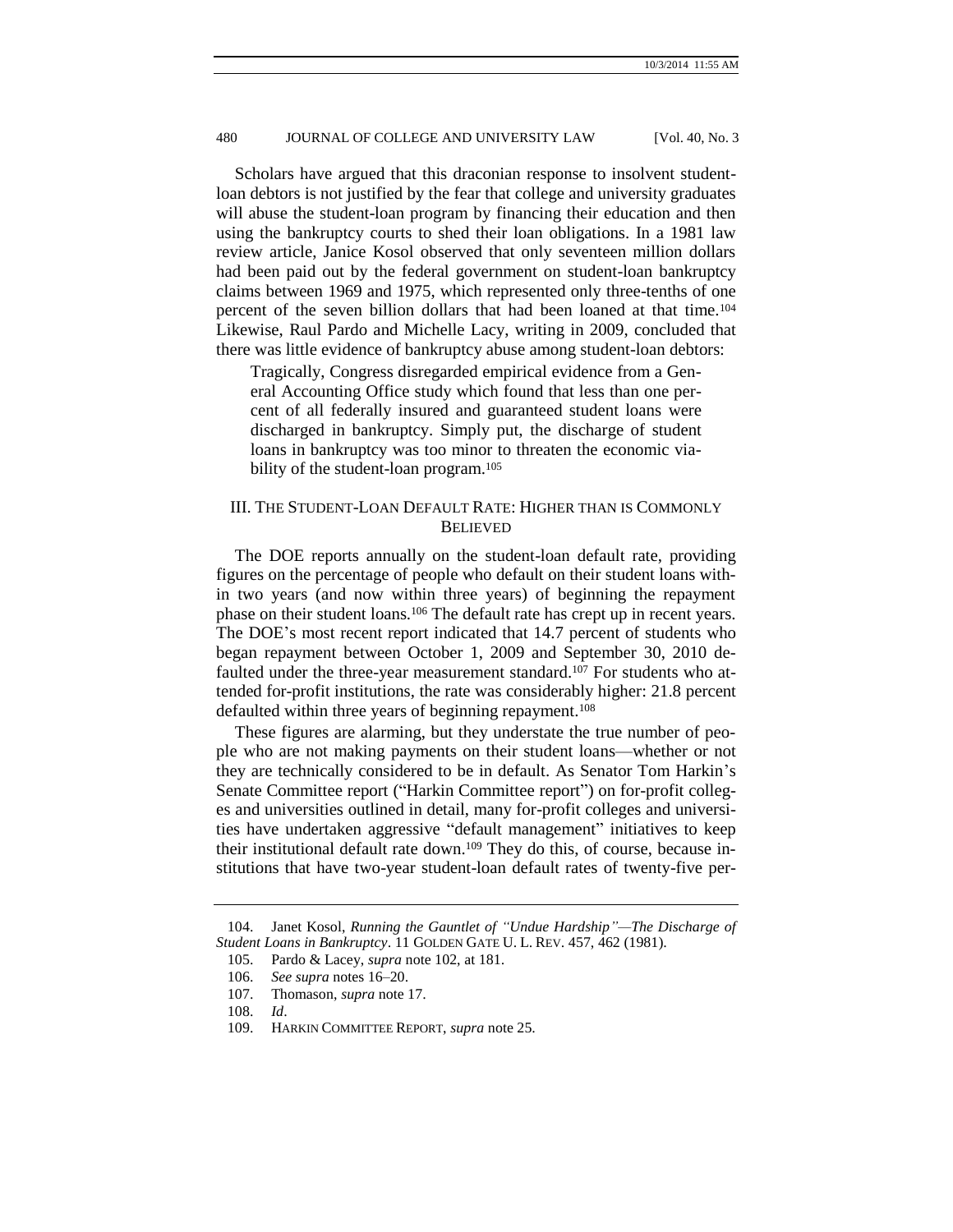cent or more for three consecutive years are barred from participating in the federal student-loan program.<sup>110</sup>

How do the for-profit institutions manage their default rates? According to the Harkin Committee report, for-profits commonly contact former students and encourage them to apply for economic hardship deferments. These deferments are easy to get; sometimes they can be obtained simply by making a telephone call to the appropriate loan servicer.<sup>111</sup> Once a former student has obtained an economic hardship deferment, that individual is temporarily relieved of the obligation of making monthly loan payments.<sup>112</sup> More importantly, an individual who is not making student-loan payments due to an economic hardship deferment is not counted in an institution's student-loan default rate.<sup>113</sup>

As the Harkin Committee report points out, encouraging former students to apply for economic hardship deferments may not be in the students' best interest. This is because interest accrues on the unpaid balance during the forbearance period when payments are not being paid. For example, a person who accepts an economic forbearance for 36 months will end up owing about 20 percent more over the life of his or her loan.<sup>114</sup>

Of course, it is impossible to say how many people who have economic hardship deferments will eventually begin making monthly loan payments and ultimately pay off their loans. It is clear, however, that a lot of people who have economic hardship deferments are seeing their loan balances increase due to accruing interest. For example, in *In re Halverson*, a 2009 bankruptcy case, Stephen Lee Halverson, a man in his sixties, filed for bankruptcy seeking to discharge almost \$300,000 in student-loan debt.<sup>115</sup> According to the court, Halverson only borrowed \$132,000 to pursue his studies.<sup>116</sup> Unfortunately, a series of negative life circumstances prevented him from paying off his student loans. Nevertheless, he was never in default, having applied for a series of economic hardship deferments over a period of many years.<sup>117</sup> Accruing interest on Halverson's loans caused the loan balance to more than double by the time Halverson filed for bankruptcy.<sup>118</sup>

The *Halverson* case starkly illustrates the consequences of obtaining economic hardship deferments: those who are relieved from making stu-

<sup>110.</sup> *Id*. (citing 34 C.F.R. § 668.187(a) (2010)).

<sup>111.</sup> *Id*. at 153.

<sup>112.</sup> Tamar Lewin, *Senate Committee Report on For-Profit Colleges Condemns Costs and Practices,* N.Y. TIMES, July 30, 2012, at A12.

<sup>113.</sup> *Id.*

<sup>114.</sup> *Id.*

<sup>115.</sup> *In re* Halverson, 401 B.R. 378 (Bankr. D. Minn. 2009).

<sup>116.</sup> *Id*. at 381.

<sup>117.</sup> *Id*. at 383.

<sup>118.</sup> *Id.* at 382.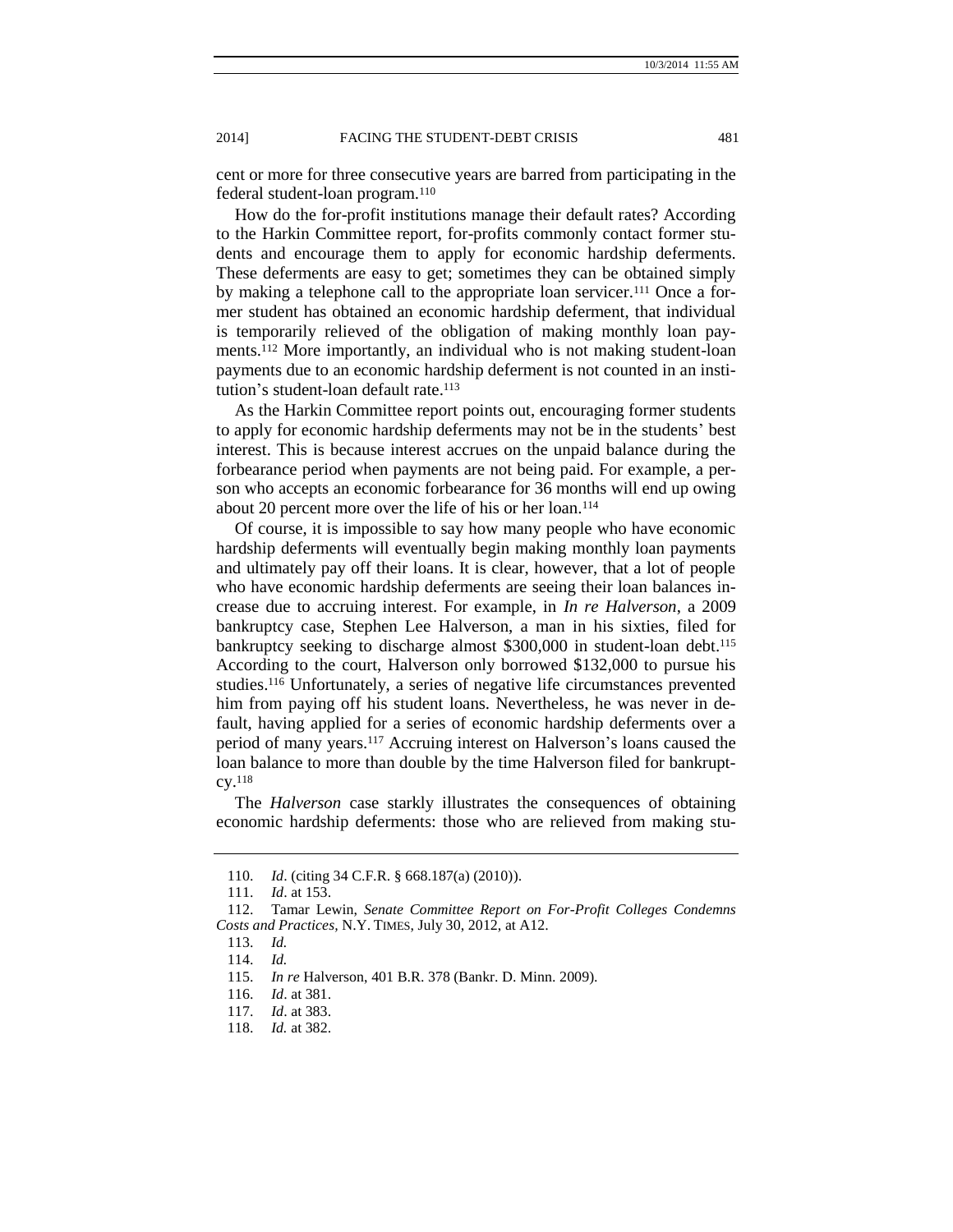dent-loan payments due to economic hardship deferments may find it very difficult, if not impossible, to ever pay off their loans because their loan balances will have ballooned over the years due to accruing interest. According to a recent report issued by the Consumer Financial Protection Bureau, about 6.5 million people are currently in default on their student loans, but an additional 8.9 million people are not making loan payments because they obtained an economic hardship deferment or have loans in forbearance status.<sup>119</sup> Undoubtedly, an unknown percentage of those nine million people have in fact defaulted on their loans in the sense that they will never pay back the full amount of what they borrowed.

Similarly, approximately 1.6 million people are making student-loan payments under some form of income-based repayment plan, and these payments may not be large enough to cover accruing interest.<sup>120</sup> Thus, even if people faithfully make their loan payments over the extended payment period (twenty or twenty-five years), some people making income-based payments will find their loan balances growing rather than shrinking when their loan payment obligations come to an end.<sup>121</sup>

This phenomenon is illustrated by Haley Schafer, a veterinarian who was profiled in 2013 by the *New York Times*. Schafer borrowed \$312,000 to attend a veterinary school in the Caribbean.<sup>122</sup> She was fortunate to find a job in her chosen field at a salary that is typical for veterinarians with similar practices.<sup>123</sup> To pay off her enormous debt, Schafer elected an income-based repayment plan that bases her monthly payments on a percentage of her income.<sup>124</sup>

Unfortunately for Schafer, her monthly payments have been insufficient to cover accruing interest on her enormous student-loan debt.<sup>125</sup> According to a *New York Times* calculation, Schafer will owe about \$600,000 on her student loans at the completion of her twenty-five-year repayment period, even if she makes every monthly payment.<sup>126</sup> Obviously, Dr. Schafer is not a student-loan defaulter. By all accounts, she is faithfully meeting her repayment obligations. However, a debtor who ends up owing twice what she borrowed after completing her repayment obligations is not truly paying off her loans even though she will never be counted as a student-loan defaulter.

Finally, the DOE does not announce how many people default on their student loans after the three-year measurement period has passed, but the

<sup>119.</sup> *A Closer Look at the Trillion*, *supra* note [7.](#page-1-1)

<sup>120.</sup> Tamar Lewin, *U.S. to Contact Borrowers With New Options for Repaying Loans*, N.Y. TIMES, Sept. 25, 2013, at A20.

<sup>121.</sup> David Segal, *The Vet Debt Trap,* N.Y. TIMES, Feb. 24, 2013, at BU1.

<sup>122.</sup> *Id.*

<sup>123.</sup> *Id.*

<sup>124.</sup> *Id.*

<sup>125.</sup> *Id.*

<sup>126.</sup> *Id*.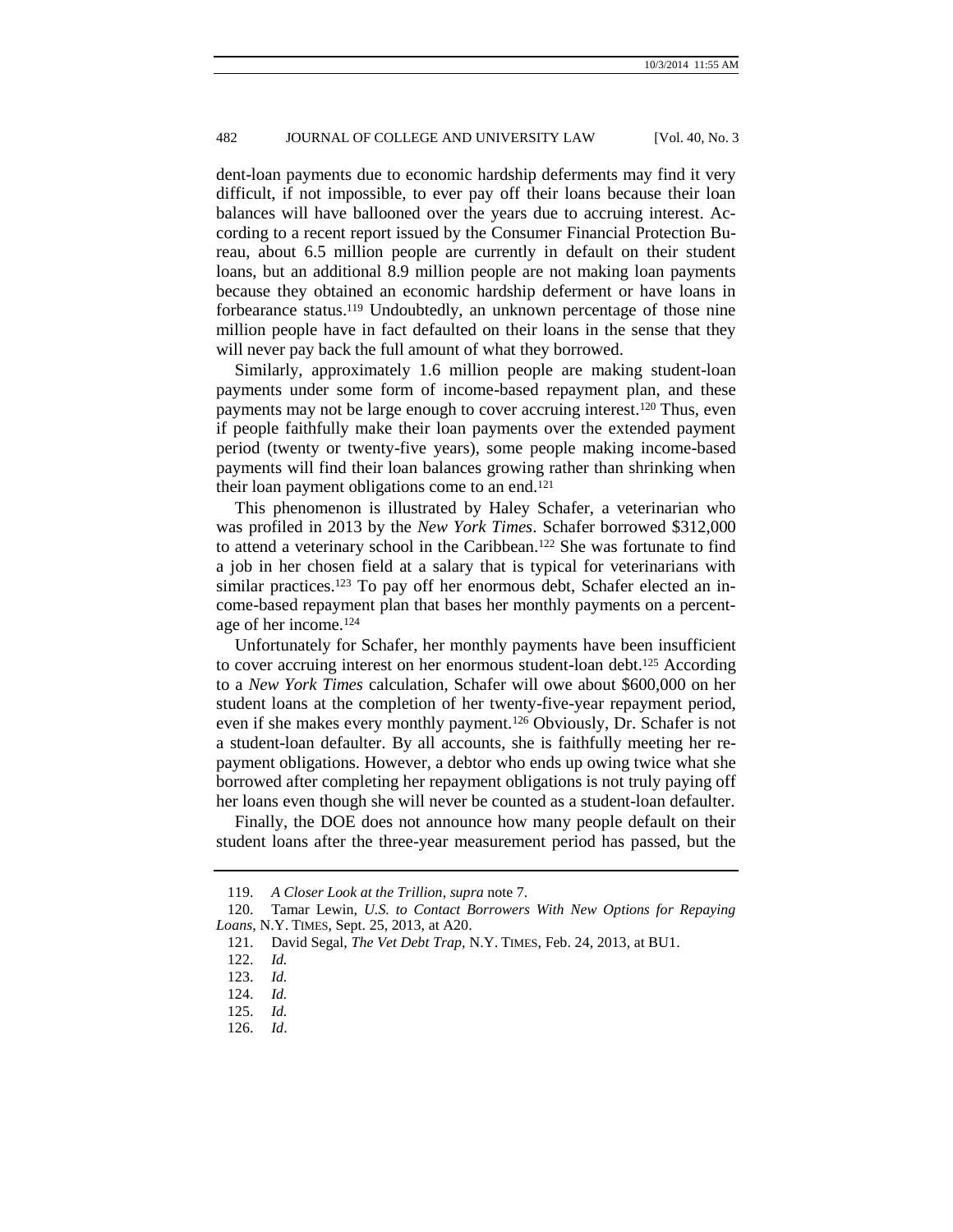overall default rate would be much higher if the measurement period were extended from three years after the repayment period begins to ten years. A DOE study of student-loan borrowers who graduated from four-year colleges and universities in 1993 had a student-loan default rate of 9.7 percent ten years after graduation.<sup>127</sup> This is double the two-year default rate that the DOE reported for that cohort of borrowers.<sup>128</sup> Among four-year college and university graduates who borrowed \$15,000 or more in student loans, almost one in five had defaulted within ten years.<sup>129</sup>

Another indication that student-loan default rates are alarmingly high can be gleaned from an examination of the private student-loan industry. According to a recent story in the *New York Times*, ITT Educational Services created a separate entity to loan money to its students beyond what they borrowed from the federal student-loan program.<sup>130</sup> That entity recently projected a default rate of fifty-nine percent.<sup>131</sup> The same story reported that private lenders were retreating from the student-loan market.<sup>132</sup> Private student-loan volume shrank from \$22.9 billion in 2008 to only \$6.4 billion in 2013—an indication that private lenders view the student-loan market as becoming riskier for creditors.<sup>133</sup>

When all these factors are taken into account, it seems likely that the student-loan default rate is probably double the three-year default rate reported by the DOE. For students attending for-profit institutions, it seems reasonable to presume that the student-loan default rate is at least forty percent and perhaps higher when measured over the lifetime of students' loan repayment periods. <sup>134</sup> Indeed, according to a *New York Times* article, an independent analysis by the DOE concluded that the repayment rate for students who attended for-profit postsecondary institutions was only thirty-six percent, which indicates a default rate of sixty-four percent—three times the default rate that the DOE reported for for-profit institutions in 2013.<sup>135</sup>

<sup>127.</sup> Susan B. Choy & Xiaoia Li, *Dealing with Debt: 1992–93 Bachelor's Degree Recipients 10 Years Later: Postsecondary Education Descriptive Analysis Report,*  NAT'L CTR. FOR EDUC. STAT. 43 (June 2006), *available at*  http://nces.ed.gov/pubs2006/200 6156.pdf.

<sup>128.</sup> *Id.*

<sup>129.</sup> *Id*.

<sup>130.</sup> Gretchen Morgenson, *Inspecting a Student Loan Spigot*, N.Y. TIMES, Jan. 19, 2014, at BU1.

<sup>131.</sup> *Id.*

<sup>132.</sup> *Id.*

<sup>133.</sup> *Id*.

<sup>134.</sup> *See* Fossey & Cloud, *Dirty Side of the Storm, supra* not[e 20,](#page-2-0) at 4–10.

<sup>135.</sup> Tamar Lewin, *Low Loan Repayment Is Seen at For-Profit Schools*, N. Y. TIMES, Aug. 14, 2010, at A13.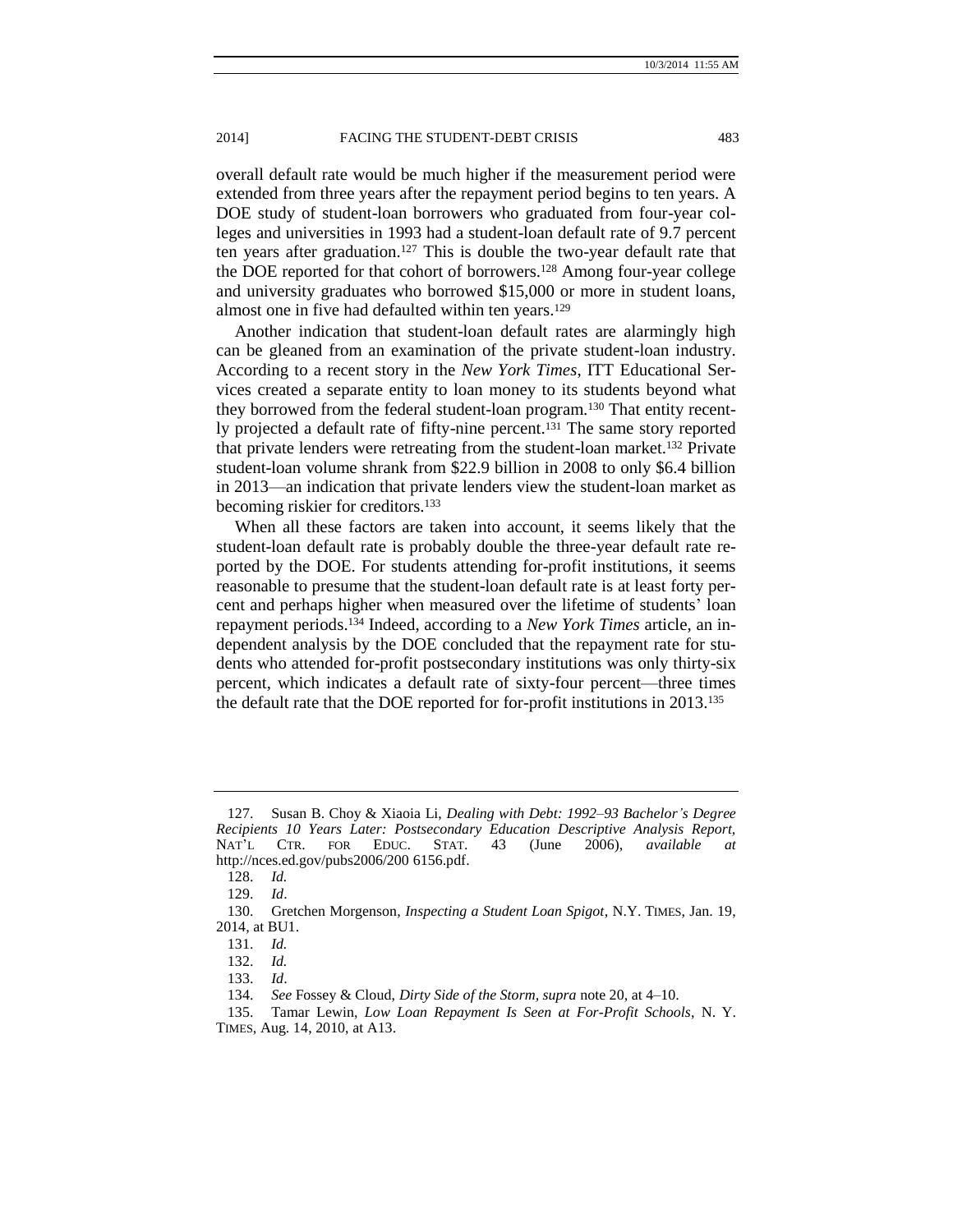# IV. THE FOR-PROFIT SECTOR: WHERE STUDENT-LOAN DEFAULT RATES ARE HIGHEST

In 2012, the Senate Health, Education, Labor, and Pensions Committee issued a report on student debt and loan default rates at thirty leading forprofit organizations.<sup>136</sup> The for-profit college and university industry documented significant abuse. Chaired by Senator Tom Harkin, the Senate Committee's two-year investigation found that the for-profit colleges and universities that it examined spent more money on marketing and recruiting than on instruction, showed little concern for the educational needs of nontraditional and vulnerable students, and focused on maximizing shareholder profits above all else.<sup>137</sup>

<span id="page-17-0"></span>Although the Harkin Committee Report is the most comprehensive study of the for-profit college and university industry, numerous studies and newspaper accounts have reported on fraud, abuse, and poor student outcomes in the for-profit college and university sector. Drake College of Business, a New Jersey for-profit institution, was accused of recruiting students from homeless shelters, signing them up for federal student aid to cover tuition costs, and then paying them stipends to attend classes.<sup>138</sup> According to a number of 2013 newspaper reports, the CEO of Dade Medical College, a high school dropout, stepped down from his leadership position after being charged with perjury for failing to report his conviction of a sex offense.<sup>139</sup> At the time of this incident, Dade Medical College, a for-profit entity, received the vast majority of its operating revenues from federal student aid funds and had low pass rates on the state's nursing exams.<sup>140</sup> Finally, in late 2013, the Colorado Attorney General's Office imposed a

<sup>136.</sup> HARKIN COMMITTEE REPORT, *supra* not[e 25.](#page-3-0)

<sup>137.</sup> Michael Stratford, *Senate Report Paints a Damning Portrait of For-Profit Higher Education*, CHRON. HIGHER EDUC. (July 30, 2012), https://chron icle.com/article/A-Damning-Portrait-of/133253/. In fiscal year 2009, the thirty forprofit organizations examined by the committee spent \$4.2 billion on marketing, advertising, and recruiting, and \$3.2 billion on instruction. *Id.* Ninety-six percent of the students at those institutions took out federal student loans to attend, and more than half of them had withdrawn by mid-2010. *Id.*

<sup>138.</sup> Kelly Heyboer & Bob Considine, *U.S. Agency Probes N.J.'s Drake College of Business for Paying Homeless Students*, STAR LEDGER (May 5, 2010), [http://www.nj.com/news/index.ssf/2010/05/drake\\_college\\_to\\_stop\\_recruiti.html.](http://www.nj.com/news/index.ssf/2010/05/drake_college_to_stop_recruiti.html)

<sup>139.</sup> Michael Vasquez. *Amid Criminal Charges, CEO of Dade Medical College Resigns*, MIAMI HERALD (Oct. 23, 2013), [http://www.miamiherald.com/2013/10](http://www.miamiherald.com/2013/10/23/3706821/ernesto-perez-resigns-as-head.html) [/23/3706821/ernesto-perez-resigns-as-head.html.](http://www.miamiherald.com/2013/10/23/3706821/ernesto-perez-resigns-as-head.html)

<sup>140.</sup> David Halperin, *\$33 Million Per Year of Your Tax Money to For-Profit College Whose CEO Hid Criminal Record*, HUFFINGTON POST (Oct. 21, 2013), http://www.huffingtonpost.com/davidhalperin/33-million-per-year-of-yo\_b\_4136451. html; Francisco Alvarado, *Dade Medical College Has Powerful Friends but Struggling Students*, BROWARD/PALM BEACH NEW TIMES (Aug. 29, 2013), [http://www.browardpalmbeach.com/2013-08-29/news/dade-medical-college-has](http://www.browardpalmbeach.com/2013-08-29/news/dade-medical-college-has-powerful-friends-but-struggling-students/)[powerful-friends-but-struggling-students/.](http://www.browardpalmbeach.com/2013-08-29/news/dade-medical-college-has-powerful-friends-but-struggling-students/)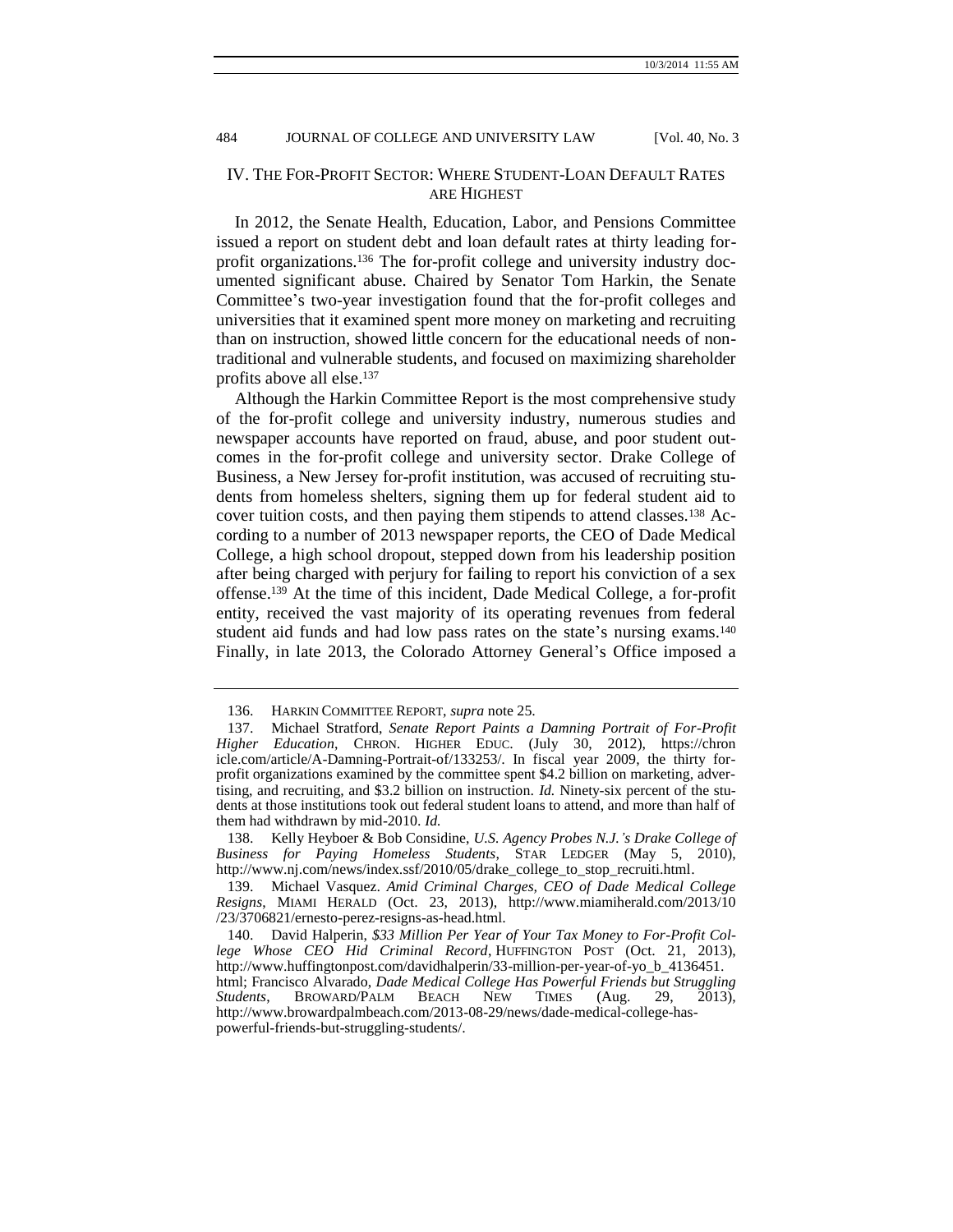\$3.3 million fine on Argosy University, another for-profit institution, for making misrepresentations to students who enrolled in a graduate-level program in psychology.<sup>141</sup>

A 2010 study by the General Accounting Office ("GAO") reported numerous instances of fraud and misrepresentation at the for-profit colleges and universities it investigated. The GAO conducted undercover testing of fifteen for-profit institutions and found that "all 15 colleges made some type of deceptive or otherwise questionable statement to undercover applicants, such as misrepresenting the applicant's likely salary after graduation and not providing clear information about the college's graduation rate."<sup>142</sup>

For-profit colleges and universities generally charge higher tuition than public institutions. According to the Harkin Committee's report, bachelor's degrees from for-profit institutions were twenty percent more expensive than degrees from analogous flagship public colleges and universities; and two-year associate degrees were four times more expensive than degrees from comparable community colleges.<sup>143</sup> Consequently, ninety-six percent of students who attend for-profit colleges and universities take out student loans compared to thirteen percent of students attending community colleges and forty-eight percent of students who attend four-year public institutions.<sup>144</sup>

Student-loan default rates in the for-profit sector are quite high: according to the DOE's most recent report, more than one in five students who take out student loans default within three years of beginning repayment.<sup>145</sup> The default rate over the lifetime of a student's loan repayment period is undoubtedly much higher, probably at least forty percent.<sup>146</sup> In fact, although loan recipients from for-profit colleges and universities represented only about thirty-two percent of all borrowers beginning repayment in fiscal year 2011, for-profit students accounted for forty-three percent of all defaults in the student-loan program in that particular time frame.<sup>147</sup>

Advocates for the for-profit industry argue that for-profit colleges and universities have higher student-loan default rates because of the challenging student population they serve—disproportionately low-income and mi-

- 145. Thomason, *supra* note [17.](#page-2-2)
- 146. Fossey & Cloud, *Dirty Side of the Storm*, supra note [20](#page-2-0) at 4–10.
- 147. Thomason, s*upra* note [17.](#page-2-2)

<sup>141.</sup> Anthony Cotton, *Argosy University Denver Fined \$3.3 Million for Deceptive Practices*, DENVER POST (Dec. 5, 2013), http://www.denverpost.com/news/ci\_ 24663345/argosy-university-denver-fined-3-3-million-deceptive; L. Wayne Hicks. *Argosy University to Pay \$3.3M to Settle Colorado Lawsuit*, DENVER BUS. J. (Dec. 5, 2013), http://www.bizjournals.com/denver/news/2013/12/05/argosy-university-payscolorado-33m.html?page=all.

<sup>142.</sup> GAO, FOR-PROFIT COLLEGES, *supra* note [26,](#page-3-1) at 7.

<sup>143.</sup> HARKIN COMMITTEE REPORT, *supra* not[e 25,](#page-3-0) at 3.

<sup>144.</sup> *Id*. at 7.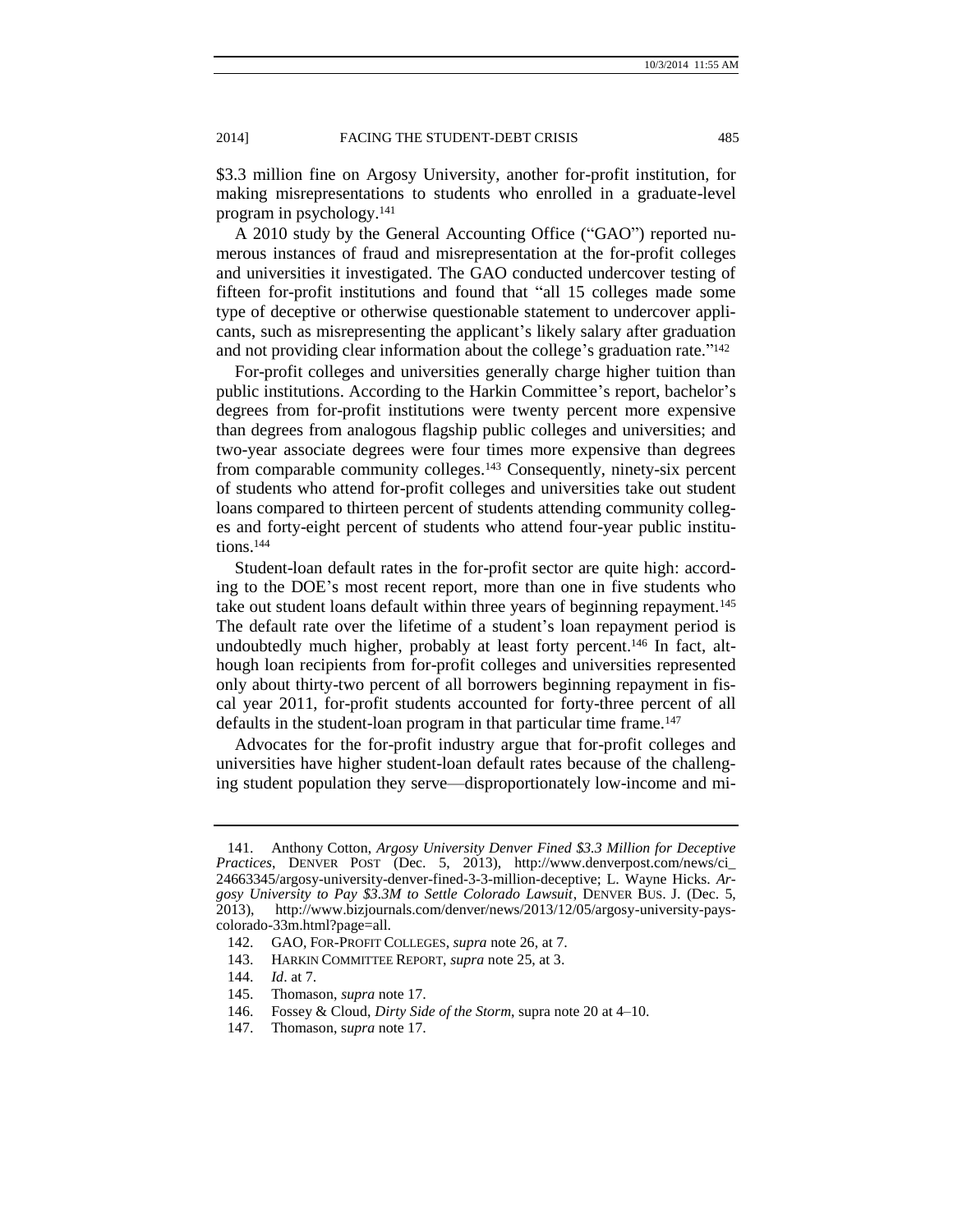<span id="page-19-0"></span>nority students.<sup>148</sup> However, a study published in the *Journal of Economic Perspectives* concluded that default rates among students who attend forprofit colleges and universities are significantly higher than for students attending public institutions even when adjustments are made for student demographics.<sup>149</sup> Furthermore, completion rates for students who attend for-profit institutions are low compared to completion rates for students who attend public institutions. At the thirty for-profit institutions studied by the Harkin Committee, fifty-four percent of students who were enrolled during a one-year period between 2008 and 2009 left a college or a university without obtaining a degree by mid-2010.<sup>150</sup>

The Harkin Committee report's overall negative assessment of the forprofit college and university industry finds support in other independent studies. In the *Journal of Economic Perspectives*, scholars at Harvard University observed the following about student-outcomes at for-profit institutions:

In terms of economic outcomes in the medium-run, for-profit students are more likely to be idle (that is, not working and no longer enrolled in school) six years after starting college. Among students who left school by the 2009 wave of the BPS survey, those from for-profits are more likely to be unemployed and to have experienced substantial unemployment (more than three months) since leaving school.<sup>151</sup>

Without question, the for-profit college and university industry could not survive without federal student aid money. Most receive the vast majority of their revenues from federal student loans or students' Pell Grants.<sup>152</sup> Although the for-profits only enroll about eleven percent of all postsecondary students, they receive about twenty-five percent of federal student aid mon-

<sup>148.</sup> *See, e.g.,* Judah Bellin, *The Unacknowledged Value of For-Profit Education*, MANHATTAN INST. FOR POL'Y RES. (April 2013), *available at* http://www.manhattaninstitute.org/pdf/ib\_20.pdf (observing that for-profit colleges and universities serve students who do not thrive at traditional institutions, including minority and lowincome students).

<sup>149.</sup> David Deming, Claudia Goldin & Lawrence Katz. *The For-Profit Postsecondary School Sector: Nimble Critters or Agile Predators?* 26 J. ECON. PERSP. 139, 153 (2012) [hereinafter *Nimble Critters*].

<sup>150.</sup> HARKIN COMMITTEE REPORT, *supra* not[e 25,](#page-3-0) at 5.

<sup>151.</sup> *Nimble Critters*, *supra* not[e 149,](#page-19-0) at 159.

<sup>152.</sup> *Id.* at 145.

Because for-profits often cater to independent students and those from lowincome families who finance college through Pell grants and federal student loans, they have an intricate relationship with the federal government to ensure they maintain eligibility to receive Title IV federal student aid. The forprofits, like public institutions of higher education, receive an extremely large fraction of their revenues from government sources.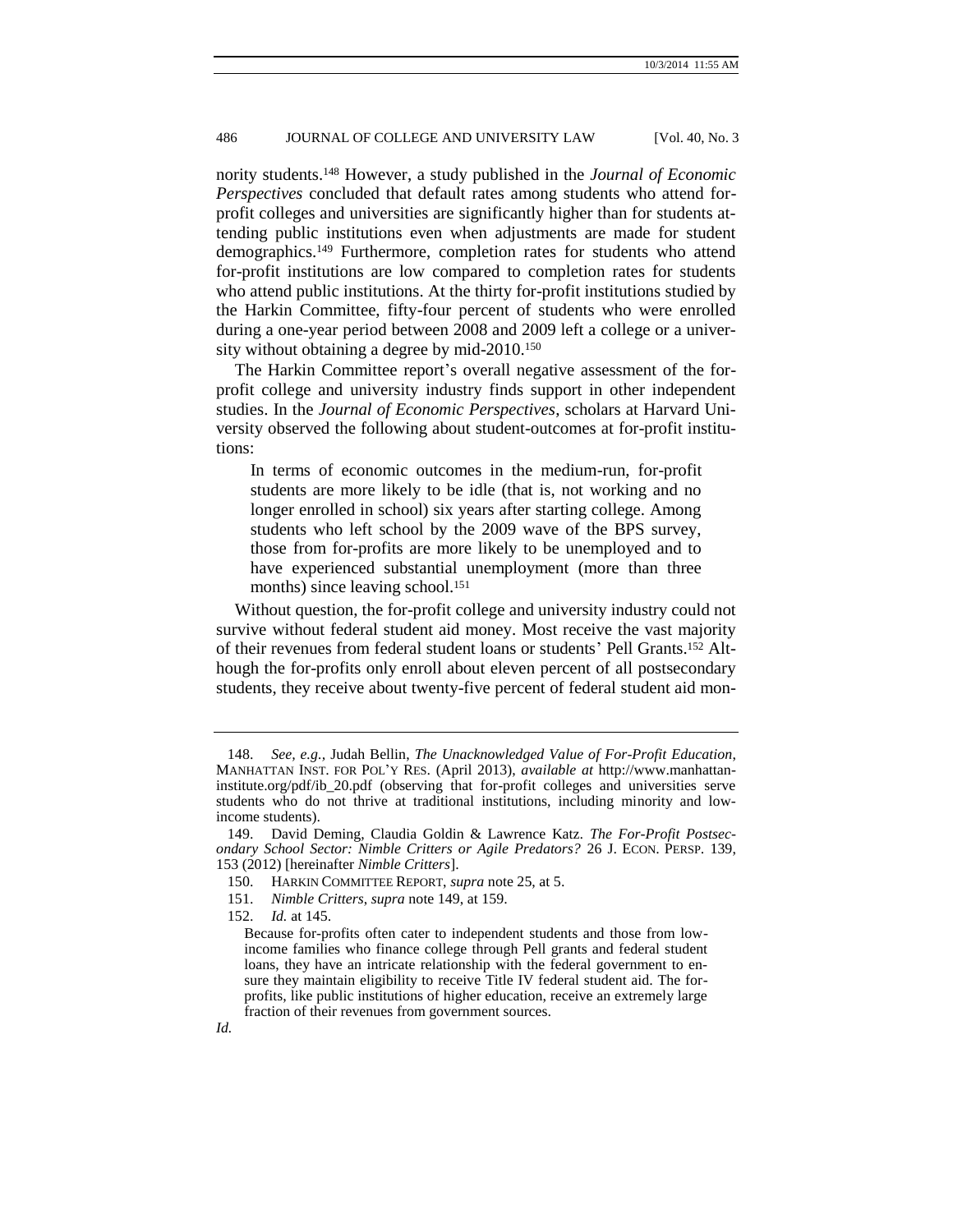ey—about 32 billion dollars a year.<sup>153</sup>

# V. THE DEPARTMENT OF EDUCATION'S INTEGRITY RULES AND LITIGATION BY FOR-PROFITS

The Obama administration has recognized problems with the federal student-loan program arising from the for-profit sector and has made repeated efforts to rein in abuses.<sup>154</sup> In October 2010, the DOE issued regulatory guidelines for colleges and universities participating in the federal student-loan program.<sup>155</sup> Although private, non-profit colleges and universities and public postsecondary institutions were also affected by the new regulations, these new regulations were targeted toward the for-profit college and university industry.<sup>156</sup> Indeed, in a press release explaining the new regulations, the DOE highlighted problems in this sector, pointing out that students at for-profit institutions represented only eleven percent of all higher education students, but they accounted for twenty-six percent of all student loans and forty-three percent of student-loan defaulters.<sup>157</sup>

The new regulations addressed fourteen topics including misrepresentation about program content and aggressive recruiting practices "resulting in students being encouraged to take out loans they could not afford or enroll in programs where they were either unqualified or could not succeed." <sup>158</sup> A full discussion of these regulations, which totaled  $143$  pages,  $159$  is beyond the scope of this article, but they address a wide range of abuses that had been identified in various independent reports.<sup>160</sup>

In June 2011, the DOE published additional regulations requiring certain postsecondary institutions to meet "gainful employment" standards as a

<sup>153.</sup> *Id. See also* HARKIN COMMITTEE REPORT, *supra* not[e 25,](#page-3-0) at 15.

<sup>154.</sup> See Editorial, *Who Profits? Who Learns?* N.Y. TIMES, July 29, 2010, at A28 (praising the Obama administration for issuing tighter rules for regulating for-profit colleges and universities and vigilantly monitoring them).

<sup>155.</sup> Press Release, U.S. Dep't of Educ., Department of Education Establishes New Student Aid Rules to Protect Borrowers and Taxpayers (October 28, 2010), *available at* http://www.ed.gov/news/press-releases/department-education-establishes-newstudent-aid-rules-protect-borrowers-and-tax.

<sup>156.</sup> *Id*. (noting rapid growth of default rates at for-profit institutions). *See also* Stephanie J. Gold & Elizabeth B. Meers, *U.S. Department of Education Program Integrity Rules—Part I: State Authorization, Incentive Payments, and Misrepresentation,* 9 NACUA NOTES 13 (June 23, 2011), *available at* http://counsel.cua.edu/ nacuanotesprogramintegrityrulespartI.cfm. New Department of Education program integrity rules were "largely directed toward for-profit postsecondary education institutions." *Id.*

<sup>157.</sup> *Id.*

<sup>158.</sup> *Id.*

<sup>159.</sup> Program Integrity Issues, 75 Fed. Reg. 66932 (Oct. 29, 2010).

<sup>160.</sup> *See, e.g.*, HARKIN COMMITTEE REPORT, *supra* note [25;](#page-3-0) GAO, FOR-PROFIT COLLEGES, *supra* note [26.](#page-3-1)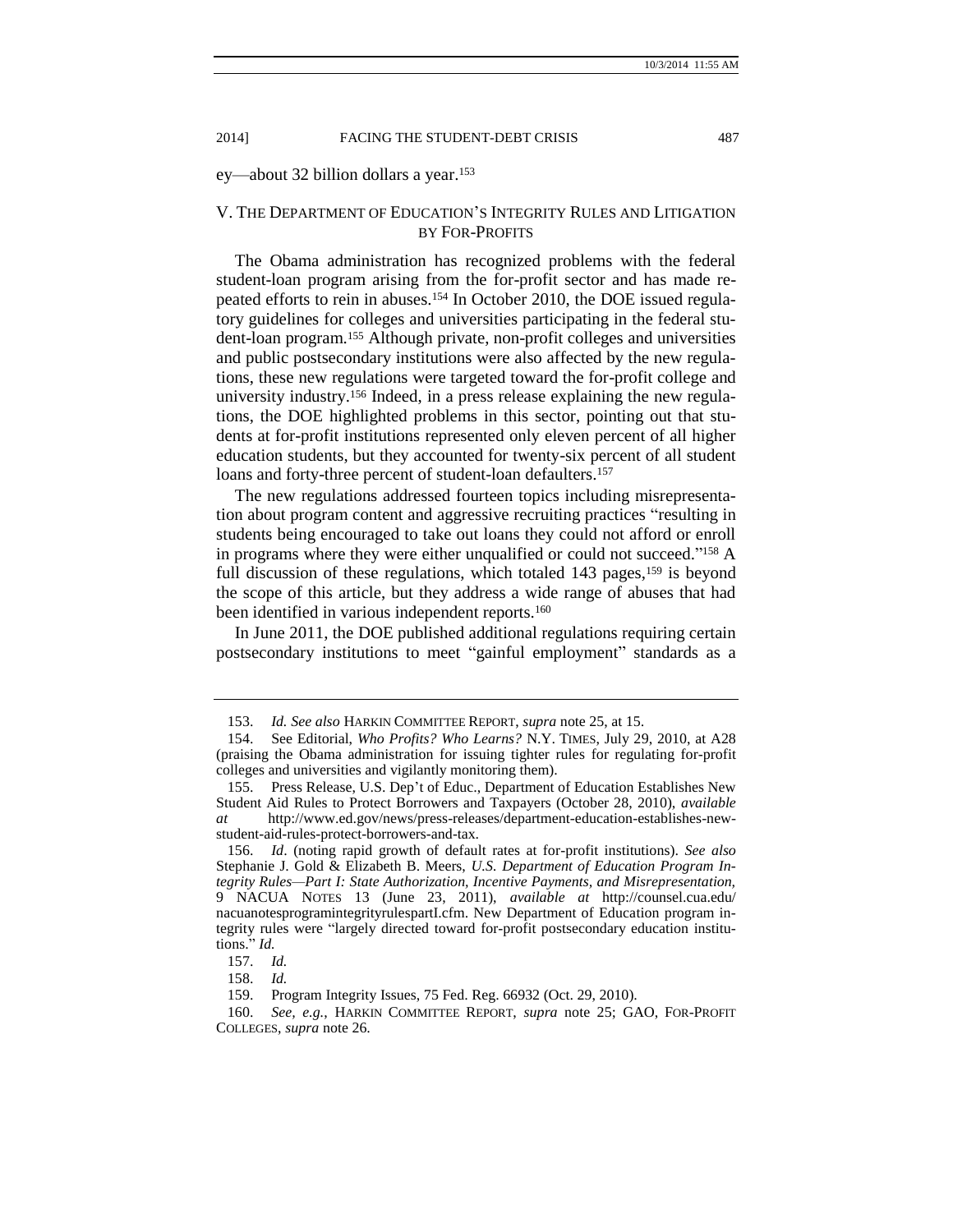condition of participating in the federal student-loan program.<sup>161</sup> According to the DOE's "Dear Colleague" letter on the topic, the following postsecondary programs would be subject to the new gainful employment regulations: "all non-degree educational programs offered by public and nonprofit institutions and virtually all academic programs offered by proprietary institutions." 162

The gainful employment rule is quite complex.<sup>163</sup> In essence, however, the gainful employment rule requires for-profit institutions (and other higher education institutions that offer non-degree programs) to meet one of three metrics in order to remain eligible for participation in the federal student-loan program:

(1) a twelve percent debt-service-to-total-earnings ratio applied to graduates of a program

(2) a thirty percent debt-service-to-discretionary-income ratio applied to graduates of a program; or

(3) a thirty-five percent loan-repayment-rate test for any student who attended the program.<sup>164</sup>

An institution that fails all three of these tests for three out of four years would become ineligible for receiving federal student-loan funding.<sup>165</sup>

Both sets of federal regulations—the program integrity rules issued in October 2010 and the gainful employment rule issued in June 2011—were finalized after intense negotiations with the for-profit college and university industry, which was well represented by its attorneys and lobbyists.<sup>166</sup> Some critics maintained that the rules were watered down due to pressure from the for-profit sector.<sup>167</sup> Nevertheless, after the regulations were put in place, an organization representing for-profit institutions sued in federal court seeking to have some aspects of the new regulations overturned.

167. *Id*.

<sup>161.</sup> Program Integrity: Gainful Employment—Debt Measures, 76 Fed. Reg. 34386 (June 13, 2011) (promulgating 34 C.F.R. § 668.7(2012)).

<sup>162.</sup> U.S. Department of Education, *Dear Colleague Letter, Implementation of Regulatory Requirements Related to Gainful Employment Programs* (April 20, 2011), *available at* http://www.nacua.org/documents/GEN1110\_042011.pdf.

<sup>163.</sup> As one commentary pointed out, the DOE required 157 pages to explain the gainful employment rule. *See* Anthony J. Guida, Jr. & David Figuli, *Higher Education's Gainful Employment and 90/10 Rules: Unintended "Scarlet Letters" for Minority, Low-Income, and Other At-Risk Students*, 79 U. CHI. L. REV. 131, 145 (2012).

<sup>164.</sup> *Id*. at 145–46.

<sup>165.</sup> *Id.* at 146. *See* 34 CFR § 668.7(i).

<sup>166.</sup> Charles M. Smith & Dina Rasor, *For-Profit College Reform: How Democratic Power Lobbyists Helped Water It Down*, TRUTH-OUT.ORG (June 7, 2012), http://truth-out.org/news/item/9633-for-profit-college-reform-how-democratic-powerlobbyists-helped-water-it-down (reporting on lobbying efforts by for-profit lobbyists that resulted in weakening federal regulations addressing abuses in for-profit college and university industry).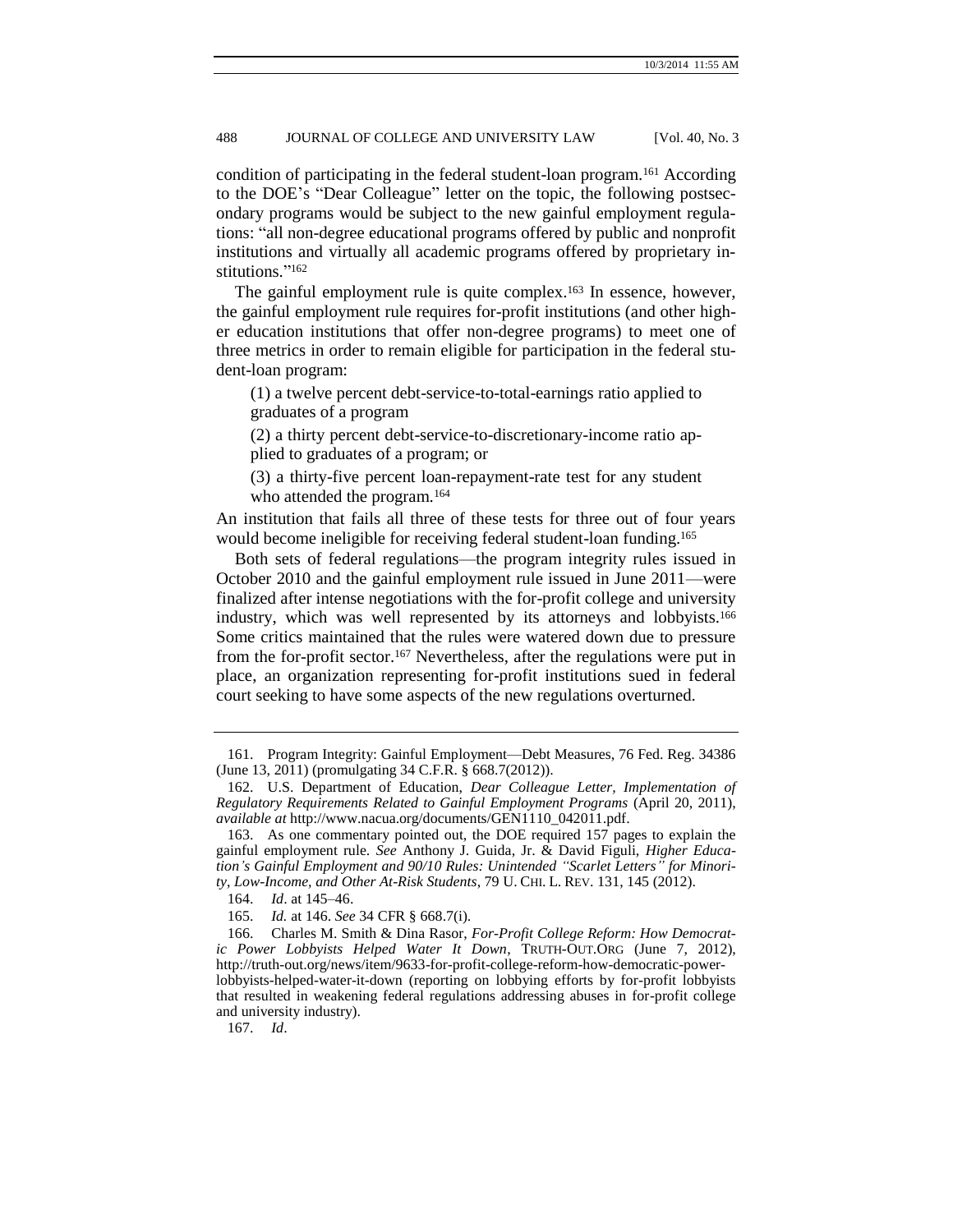In *Association of Private Sector Colleges and Universities v. Duncan*, 168 an association of for-profit postsecondary institutions located in Washington, D.C., sued Secretary of Education Arne Duncan and the DOE, arguing that some of the program integrity rules that the DOE had issued in October 2010 violated the Administrative Procedure Act,<sup>169</sup> as well as the United States Constitution. Specifically, the group challenged three categories of the DOE's regulations: compensation, misrepresentation, and state authorization.<sup>170</sup>

The district court rejected most of the Association's claims. In particular, the court rejected the Association's attack on the DOE's compensation regulations, which were intended to stop for-profit institutions from paying bonuses to employees based on the number of students they recruited.<sup>171</sup> As the court noted, the DOE had adopted its compensation regulations because it was concerned about "recruiters who sweet talk unqualified students into applications for courses and federal loans when there is no realistic chance that the student will gain from the coursework or be able to repay the loan." <sup>172</sup> In the court's view, the regulations were not arbitrary, capricious, or contrary to statute; and they did not prohibit for-profit institutions "from rewarding recruiters' success through other indicia, such as seniority, job knowledge and professionalism, dependability, or student evaluations." 173 However, the court concluded that the DOE had failed to provide notice and opportunity to be heard with regard to one of the regulations: a rule requiring institutions that offer distance or online educational programs to obtain permission from the states where the institutions are physically located.<sup>174</sup> Accordingly, the court vacated this regulation.<sup>175</sup>

On appeal, the D.C. Circuit affirmed the trial court's judgment in part but reversed in part.<sup>176</sup> The appellate court concluded that the DOE had not adequately explained its reasoning with respect to two aspects of the compensation regulations, and it instructed the lower court to remand certain parts of those regulations to the DOE for further consideration.<sup>177</sup>

<sup>168.</sup> Ass'n of Private Sector Colls. & Univs. v. Duncan, 796 F. Supp. 2d 108 (D.D.C. 2011), *aff'd* in part, *rev'd* in part, Ass'n of Private Sector Colls. & Univs. v. Duncan, 681 F.3d 427 (D.C. Cir. 2012).

<sup>169.</sup> 5 U.S.C. §§ 553, 701–706 (2012).

<sup>170.</sup> *Duncan*, 796 F. Supp. 2d, at 115–17.

<sup>171.</sup> *Id.*

<sup>172.</sup> *Id.* at 121.

<sup>173.</sup> *Id.*

<sup>174.</sup> 34 C.F.R. § 600.9(c) (2011).

<sup>175.</sup> *Duncan*, 796 F. Supp. 2d at 135.

<sup>176.</sup> Ass'n of Private Sector Colls. & Univs. v. Duncan, 681 F.3d 427 (D.C. Cir. 2012).

<sup>177.</sup> *Id*. at 449. In particular, the D.C. Circuit Court of Appeals directed the Department of Education to "better explain its decision to eliminate the safe harbor based on graduation rates," and to "offer a reasoned response to the comments suggesting that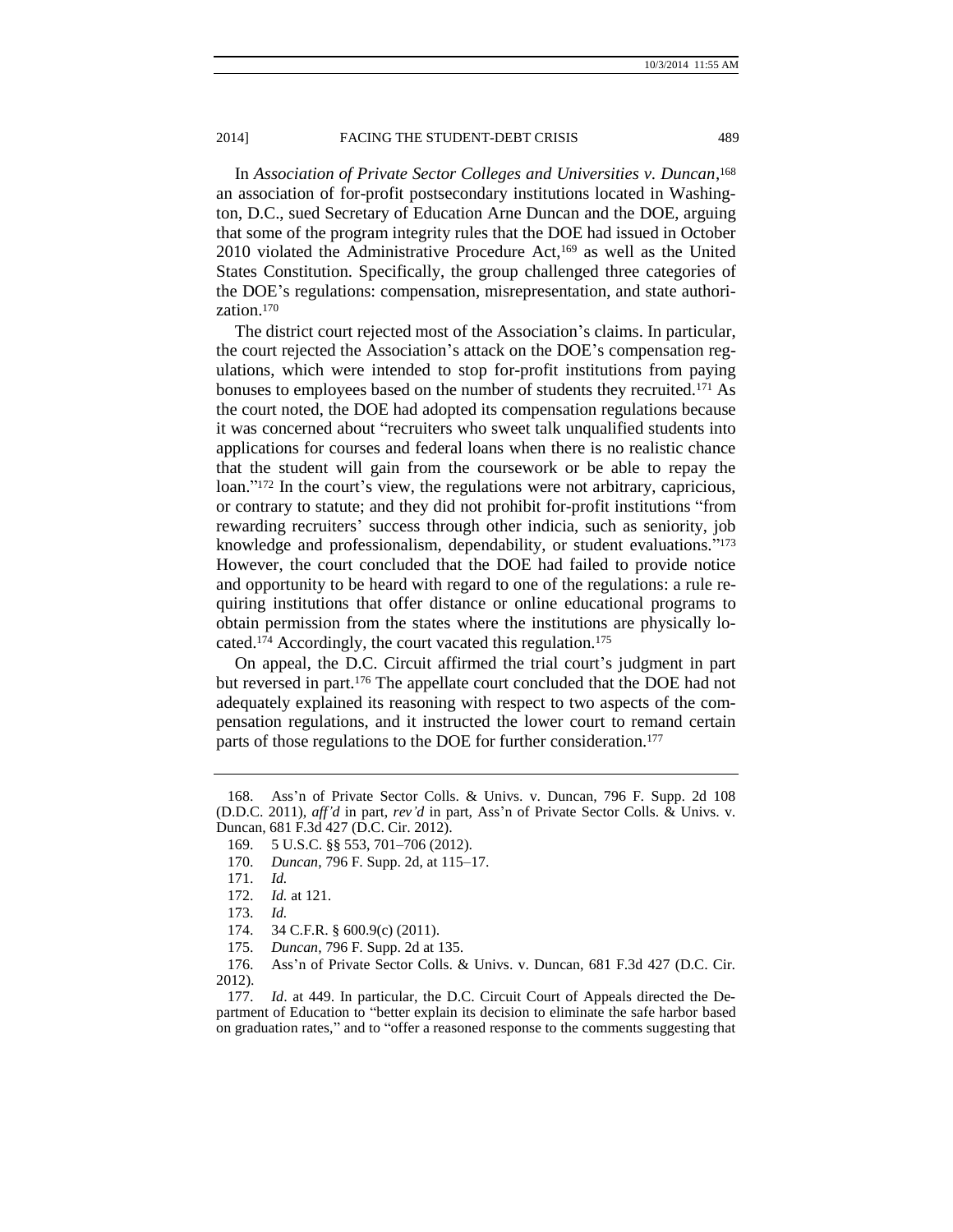In addition, the D.C. Circuit ruled that the DOE's misrepresentation regulations exceeded the department's authority under the Higher Education Act by giving the Secretary of Education the power to take enforcement actions against the Association's member institutions without adequate procedural safeguards.<sup>178</sup> Further, in the appellate court's view, the regulations sanctioned misrepresentations that were not covered by the Act and improperly punished misrepresentations that were merely confusing.<sup>179</sup> Finally, the D.C. Circuit upheld the lower court's determination that the distance education regulation had been adopted without giving the Association's member institutions adequate notice and opportunity to be heard.<sup>180</sup>

In a separate lawsuit, the Association of Private Sector Colleges and Universities challenged the legality of the DOE's gainful employment regulations.<sup>181</sup> Title IV of the Higher Education Act requires postsecondary institutions offering non-degree programs to "prepare students for gainful employment in a recognized occupation" as a condition for receiving federal student aid money.<sup>182</sup> In issuing its Gainful Employment regulations in 2011, the DOE maintained that it was acting pursuant to this statutory language.

The Association challenged the gainful employment regulations on a variety of grounds. First, it argued "that 'gainful employment' unambiguously means 'a job that pays.'" <sup>183</sup> Thus, in the Association's view, the DOE had exceeded its statutory authority in measuring gainful employment against a debt-to-income ratio.<sup>184</sup> However, the court rejected the Association's argument. "The gainful employment regulations," the court held, "are a reasonable interpretation of an ambiguous statutory command: that the DOE provide Title IV funding only to schools that 'prepare students for gainful employment in a recognized occupation."<sup>185</sup>

Next, the Association argued that the DOE's debt-to-earnings ratio,<sup>186</sup> as well as its loan repayment test for determining whether an institution's programs were preparing students for gainful employment<sup>187</sup> were promulgat-

the new regulations might adversely affect diversity outreach." *Id*.

<sup>178.</sup> *Id*. at 451.

<sup>179.</sup> *Id*. at 451–53.

<sup>180.</sup> *Id*. at 462–63.

<sup>181.</sup> Ass'n of Private Colls. and Univs. v. Duncan, 870 F. Supp. 2d 133 (D.D.C. 2012). Apparently, the court mistakenly omitted the word "Sector" from the plaintiff's name. In a subsequent order, the Association's name was correctly stated. Ass'n of Private Sector Colls. and Univs. v. Duncan, 930 F. Supp. 210 (D.C.C. 2013).

<sup>182.</sup> *Duncan,* 870 F. Supp. 2d at 149.

<sup>183.</sup> *Id.* at 145.

<sup>184.</sup> *Id*.

<sup>185.</sup> *Id*. at 149.

<sup>186.</sup> 34 C.F.R. § 668.7(a)(1)(ii)((A) & (B)) (2012).

<sup>187.</sup> 34 C.F.R. § 668.7(a)(1)(i) (2012).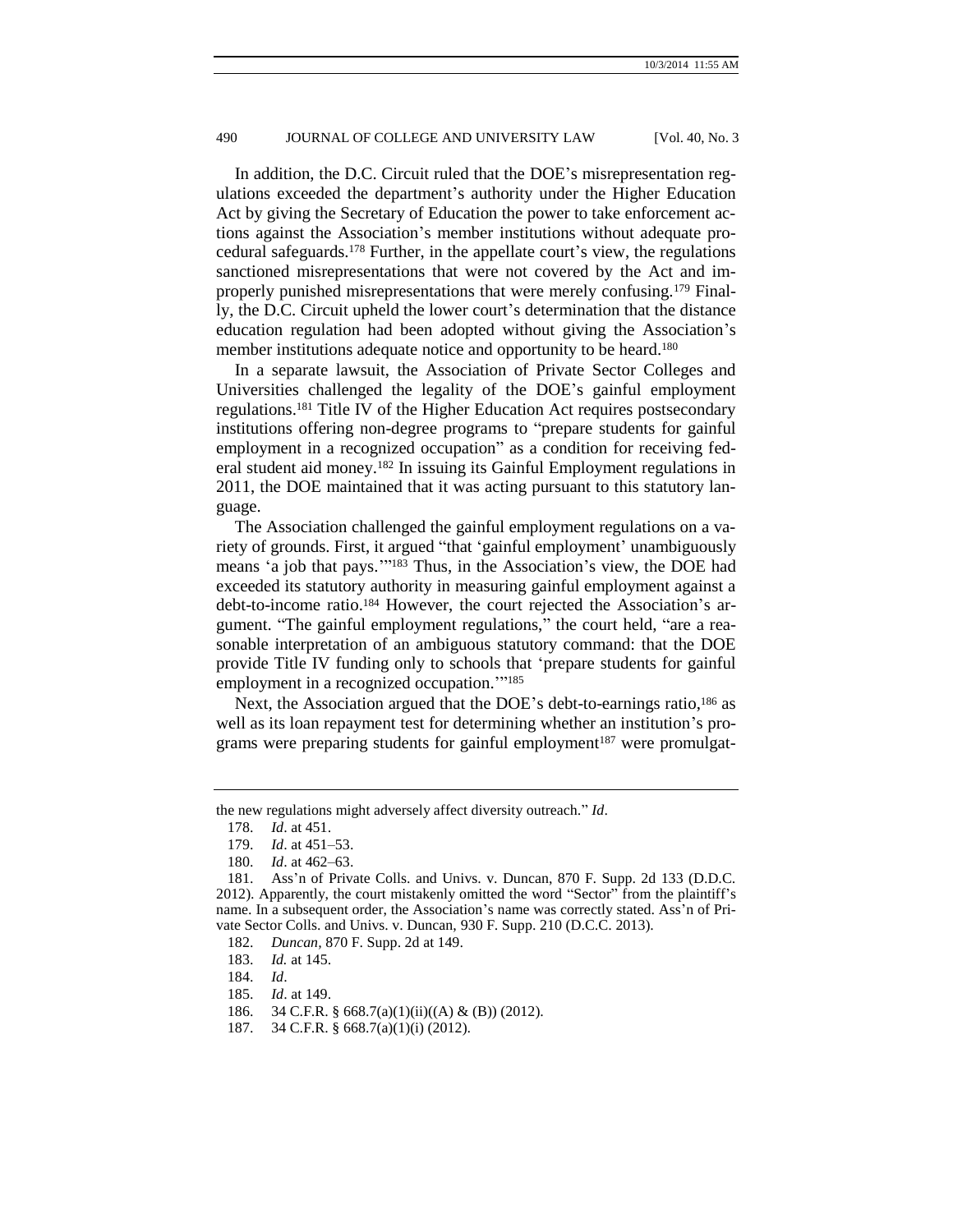ed in an arbitrary and capricious manner in violation of the Administrative Procedure Act.<sup>188</sup> Here, the Association found a sympathetic court. Although the court ruled that the DOE's debt-to-earnings ratio was the product of rational decision making,<sup>189</sup> it held that the DOE had not engaged in "reasoned decision making" when it promulgated the debt repayment rate.<sup>190</sup> Since the debt repayment test and the debt-to-income test had been designed together and were "intertwined," the court invalidated the entire debt measure rule.<sup>191</sup>

In order to enforce its debt measure rule, the DOE had promulgated an additional regulation that would have required for-profit institutions to report personally identifiable student information that would be put in a federal database.<sup>192</sup> Since the debt measure rule had been vacated, the court saw little need for the DOE's disclosure rule, so it vacated this measure as well.<sup>193</sup> Nine months after the court issued its ruling, the court denied the DOE's motion to amend the judgment.<sup>194</sup>

In summary, the Association of Private Sector Colleges and Universities brought two separate lawsuits in an effort to invalidate the DOE's gainful employment rule and portions of its program integrity rule. Although both sets of regulations survived, certain parts were invalidated, which hindered the DOE's efforts to rein in abuses in the student-loan program that were centered in the for-profit college and university sector. In one case, the court invalidated regulations intended to rein in abusive compensation practices and institutional misrepresentation;<sup>195</sup> in the other case, the court thwarted the DOE's efforts to enforce the Higher Education Act's "gainful employment" requirement by invalidating its debt measure rule.<sup>196</sup>

In March 2014, the DOE issued new gainful employment regulations, which had been revised to resolve the issues raised by the courts.<sup>197</sup> Secre-

192. 34 C.F.R. § 668.6(a) (2011).

<sup>188.</sup> *Duncan,* 870 F. Supp. 2d at 149.

<sup>189</sup>*. Id*. at 153–54 (*citing* Consumer Alert v. United States Dep't of Transp., 463 U.S. 29, 43 (1983)). The debt to income standards were the product of a "'rational' connection between the facts found and the choice 'made', and the APA demands no more." *Id.*

<sup>190.</sup> *Id*. at 154.

<sup>191.</sup> *Id.*

<sup>193.</sup> *Duncan,* 870 F. Supp. 2d at 155.

<sup>194.</sup> Ass'n of Private Sector Colls. & Univs. v. Duncan, 930 F. Supp. 2d 210 (D.D.C. 2013).

<sup>195.</sup> Ass'n of Private Sector Colls. & Univs. v. Duncan, 681 F.3d 427 (D.C. Cir. 2012).

<sup>196.</sup> *Duncan*., 870 F. Supp. 2d at 133.

<sup>197</sup>**.** Press Release, U.S. Dep't of Educ., Obama Administration Takes Action to Protect Americans from Predatory, Poor-Performing Career Colleges (Mar. 14, 2014), *available at* http://www.ed.gov/news/press-releases/obama-administra tion-takesaction-protect-americans-predatory-poor-performing-ca.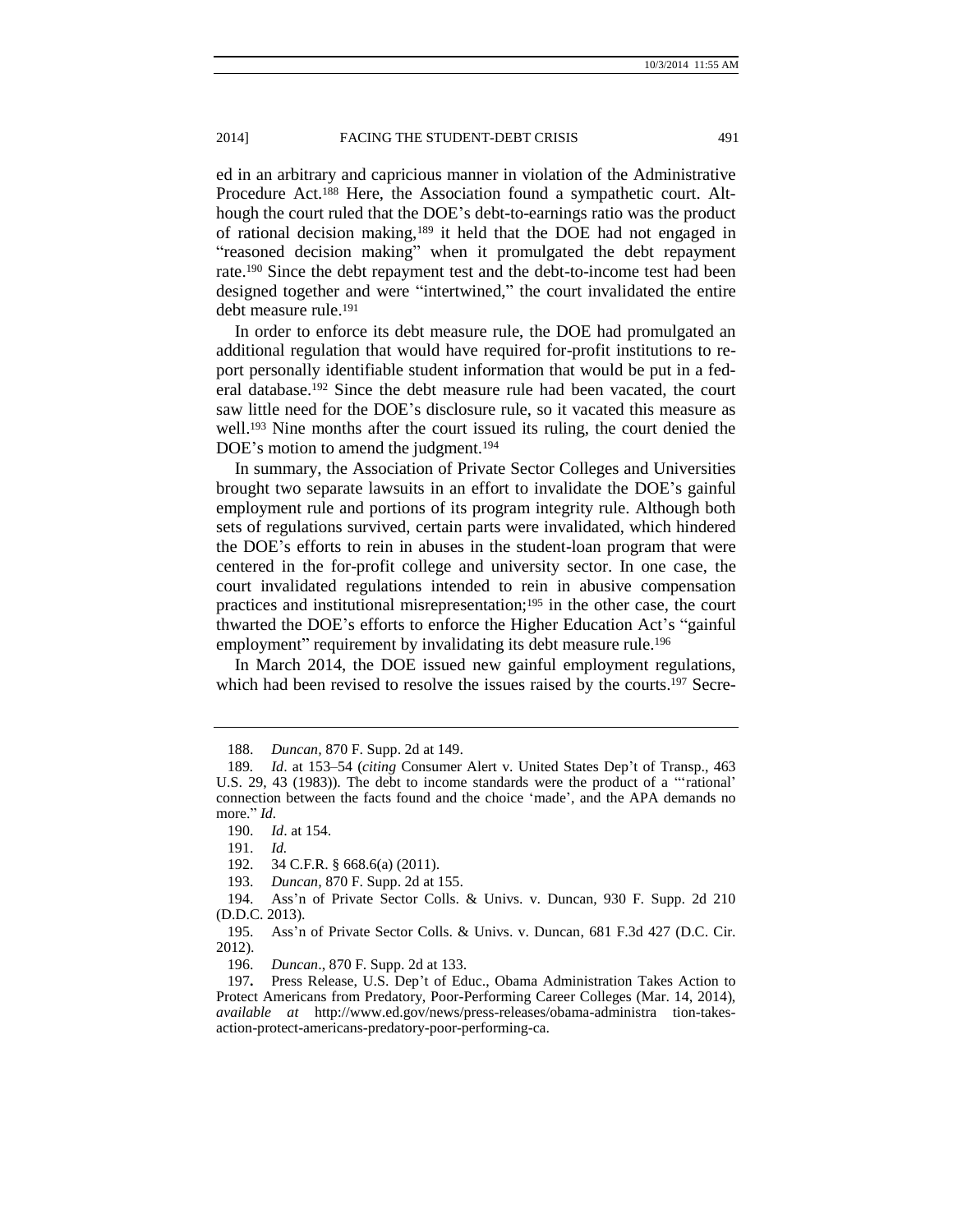tary Duncan made it clear that the DOE was determined to address problems among for-profit colleges and universities, notwithstanding the sector's successes in the courts. "Higher education should open up doors of opportunity," Duncan said, "but students in these low-performing programs often end up worse off than before they enrolled: saddled by debt and with few—if any—options for a career." <sup>198</sup> Secretary Duncan emphasized that the new regulations would "address growing concerns about unaffordable levels of loan debt for students enrolled in these programs by targeting the lowest-performing programs, while shining a light on best practices and giving all programs an opportunity to improve." 199

According to the DOE's press release, the regulations were designed so that "career programs would need to meet key requirements to establish that they sufficiently prepare students for gainful employment." <sup>200</sup> Specifically, under the new regulations, for-profit institutions would be required to certify that all gainful employment programs met applicable accreditation standards as well as state and federal licensure standards.<sup>201</sup> In addition, all gainful employment programs would be required to pass certain metrics to remain eligible for participation in the federal financial aid program. The metrics would include a requirement that graduates' estimated annual loan payments would not exceed twenty percent of their discretionary earnings or eight percent of their total earnings, as well as that the default rate for former students would not exceed thirty percent.<sup>202</sup> Finally, institutions would need to publicly disclose information about their program costs, debt, and performance of their gainful employment programs so that students could make informed decisions before enrolling in a gainful employment program.<sup>203</sup>

Like the previous gainful employment regulations, the DOE's new regulations are quite long, totally over eight-hundred pages.<sup>204</sup> It seems likely that these revised regulations will be the subject of intense lobbying pressures from the for-profit college and university industry and may even engender further litigation.<sup>205</sup>

205. *Id*.

<sup>198.</sup> *Id.*

<sup>199.</sup> *Id.*

<sup>200.</sup> *Id*.

<sup>201.</sup> *Id*.

<sup>202.</sup> *Id*.

<sup>203</sup>**.** *Id*.

<sup>204.</sup> Michael Stratton, *Obama Administration's Proposed Gainful Rewrites Sets Stage for Another Lobbying Blitz*, INSIDE HIGHER EDUC. (Mar. 17, 2014), http://www.insidehighered.com/news/2014/03/17/obama-administrations-proposedgainful-rewrite-sets-stage-another-lobbying-blitz.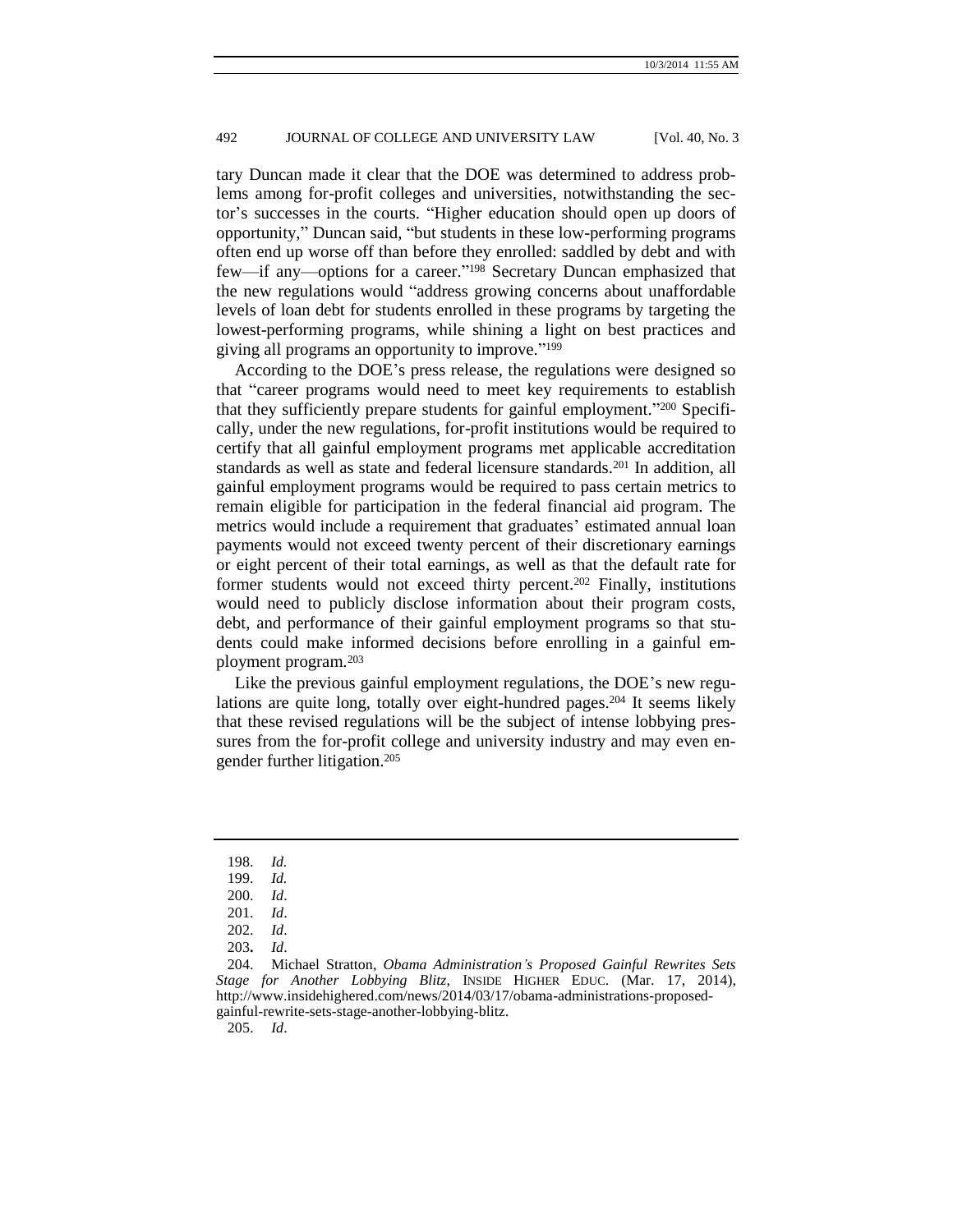<span id="page-26-1"></span><span id="page-26-0"></span>VI. STUDENT-LOAN DEBT AND A NATIONAL ECONOMIC CRISIS

The federal student-loan program is now the predominant method of financing higher education in the United States—with about two-thirds of all students borrowing money to attend a college or a university.<sup>206</sup> Unfortunately, it is also the second largest financial balance owed by American citizens, trailing only home mortgage debt.<sup>207</sup> Student debt tripled between 2004 and 2012 with the number of borrowers and average debt per borrower both increasing by seventy percent (an average annual increase of seven percent) for at least four reasons.<sup>208</sup> First, postsecondary education costs continued to increase rapidly, frustrating students' efforts to fund their educational expenses through part-time or even full-time employment.<sup>209</sup> Second, because of work schedules and changing curricular requirements, many undergraduates took five or more years to complete their baccalaureate degrees.<sup>210</sup> Third, the number of students enrolled in graduate school increased, possibly due to the weak job market.<sup>211</sup> Fourth, the federal government offered loan forbearances, economic hardship deferments,<sup>212</sup> and income-based repayment plans to ease the burden of loan repayments, perhaps lulling some students into complacency about the reality of prolonged and heavy debt.<sup>213</sup> Consequently, average student-loan balances increased across all age groups between 2004 and 2012 with average debt levels soaring thirty-three percent for borrowers in the twenty to thirty year-old range.<sup>214</sup>

(last visited Jan. 28, 2014). According to a Bloomberg News report, "college tuition and fees have surged 1,120 percent since records began in 1978, four times faster than the increase in the [consumer price index.](http://topics.bloomberg.com/consumer-price-index/)" *Id.*

210. Brown, *supra* not[e 207,](#page-26-0) at 8.

213. *See* 20 U.S.C. § 1087e(e) (2012) (authorizing the U.S. Department of Education to provide income-based repayment plans).

214. Meta Brown, *Student Debt Overview, Postsecondary National Policy Insti-*

<sup>206.</sup> Jeffrey J. Williams, *Academic Freedom and Indentured Students: Escalating Student Debt is a Kind of Bondage*, 98 ACADEME 12 (2012).

<sup>207.</sup> Meta Brown et al., *Measuring Student Debt and Its Performance*, *Staff Report No. 668*, FED. RES. BANK OF N.Y. 8 (2014), *available at*  http://www.newyorkfed.org/research/staff\_reports/sr668.pdf.

<sup>208.</sup> Donghoon Lee, *Household Debt and Credit: Student Debt*, FED. RES. BANK OF N.Y. 9 (Feb 28, 2013), *available at* http://www.newyorkfed.org/news events/mediaadvisory/ 2013/Lee022813.pdf. Student-loan debt was the only kind of household debt that increased between 2004 and 2012. *See* Brown, *supra* note [207,](#page-26-0) at 8.

<sup>209.</sup> *See* Michelle Jamisko & Ilan Kolet, *Cost of College Degree Soars 12 Fold: Chart of the Day*, BLOOMBERG (August 15, 2012), http://www.bloomberg.com/ news/2012-08-15/cost-of-college-degree-in-u-s-soars-12-fold-chart-of-the-day.html

<sup>211.</sup> *See* Leila M. Gonzales et al., *Graduate Enrollment and Degrees 2002–2012*, COUNCIL OF GRAD. SCHS. (2013), *available at* http://www.cgsnet.org/ckfinder/userfiles/ files/GEDReport\_2012.pdf.

<sup>212.</sup> 20 U.S.C. § 1087e(f)(2)(D) (2012) (providing for loan repayment deferments of up to three years for borrowers experiencing "economic hardship").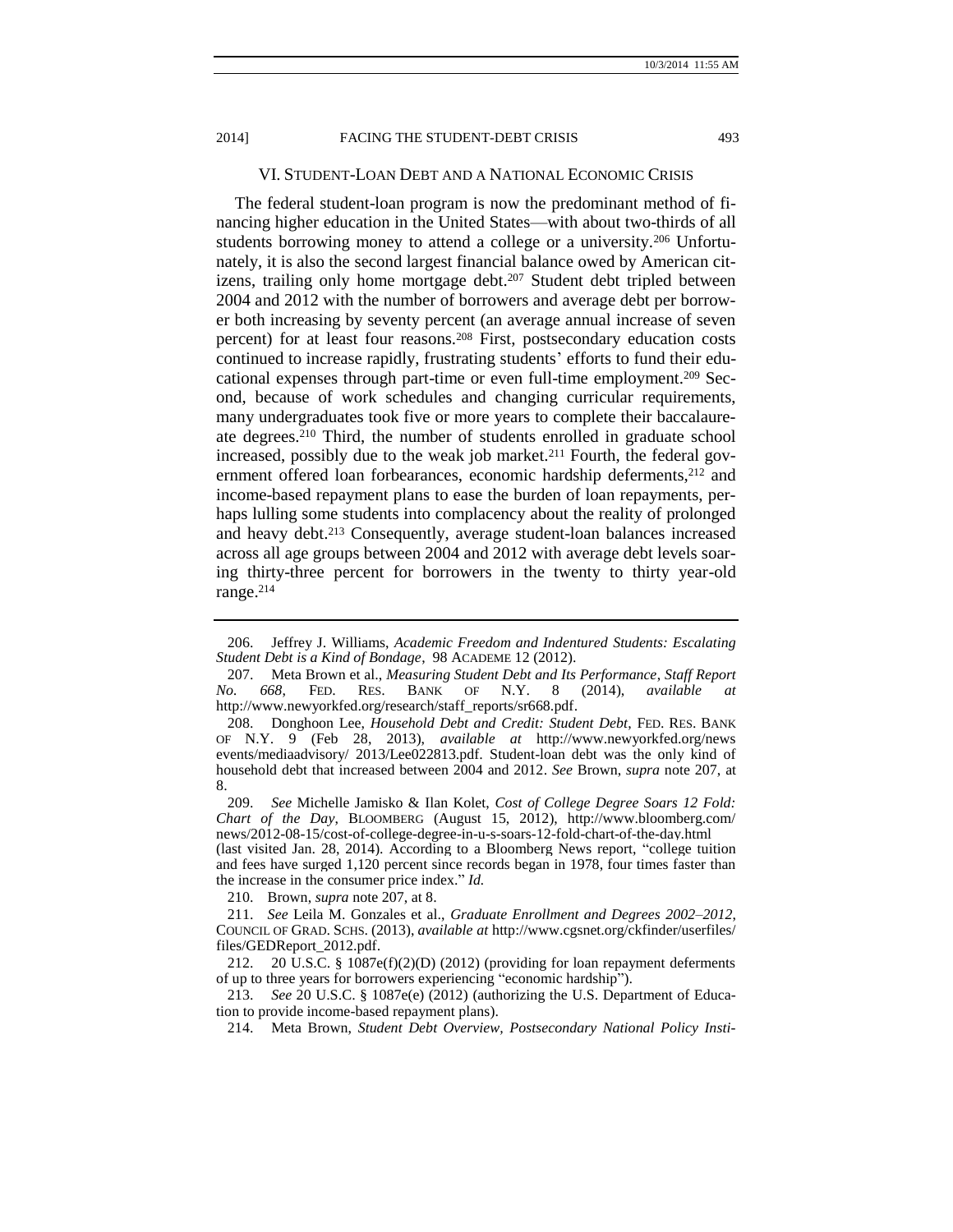At the same time, the inflated housing market and related high default rates in the savings and loan industry caused an economic recession. Lending agencies responded by tightening underwriting standards for credit in the economic recovery effort that followed.<sup>215</sup> Already burdened with heavy student-loan debt, many debtors with college or university degrees did not qualify for consumer loans to purchase homes and new automobiles or to invest in business and commercial ventures. Without easy access to credit in a depressed job market, prudent debtors reduced spending on everything except absolute necessities.<sup>216</sup> Consumption of goods and services declined significantly, with disastrous effects on an already weak national economy. In 2011 for example, the number of first-time homebuyers, with a median age of thirty-one, fell to the lowest percentage of homebuyers since 2006, *prima facie* evidence of a stagnant economy.<sup>217</sup>

Without question, the nation's total accumulated student-loan indebtedness is having a significant impact on the nation's economy, forcing millions of Americans to postpone major purchases and delay major life decisions.<sup>218</sup> According to a 2013 survey conducted by the American Institute of CPAs (AICPA), forty-one percent of respondents with student-loan debt reported that they had delayed contributions to retirement plans.<sup>219</sup> Forty percent postponed the purchase of a car, twenty-nine percent put off buying a house, and fifteen percent postponed marriage plans.<sup>220</sup> Perhaps the AICPA's most troubling finding was that sixty percent of student-loan borrowers had some regret about the amount of debt they had incurred.<sup>221</sup>

What is at stake if the federal government and higher education leaders do not stabilize and then reduce student-loan debt? At this writing, the United States government has accumulated a national debt in excess of \$17.3 trillion, due in large part to irresponsible fiscal policies and practices, growing entitlement obligations, and deficit spending.<sup>222</sup> Some would argue that the current student-loan reality is a microcosm of the federal fiscal situation and that it could easily lead to another economic crisis.<sup>223</sup> Only time

221. *Id*.

222. Elizabeth Williamson, *Lack-of-Color Commentary: Chairwoman Delivers 'Meh',* WALL ST. J., Feb. 12, 2014, at A4.

*tute*, FED. RES. BANK OF N.Y. 7 (Aug. 14, 2013), *available at* http://www.newyorkfed .org/regional/Brown\_presentation\_GWU\_2013Q2.pdf.

<sup>215.</sup> *Id.* at 21.

<sup>216.</sup> *Id.*

<sup>217.</sup> *Student Loan Debt Statistics*, *supra* note [3,](#page-1-0) at 5.

<sup>218.</sup> Press Release, Am. Inst. of CPAs, New AICPA Survey Reveals Effects, Regrets of Student Loan Debt (May 9, 2013), *available at* http://www.aicpa.org /press/pressreleases/2013/pages/aicpa-survey-reveals-effects-regrets-student-loandebt.aspx.

<sup>219.</sup> *Id.*

<sup>220.</sup> *Id.*

<sup>223.</sup> *See* Richard Fossey & Robert C. Cloud, *Borrowing Money to Attend College:*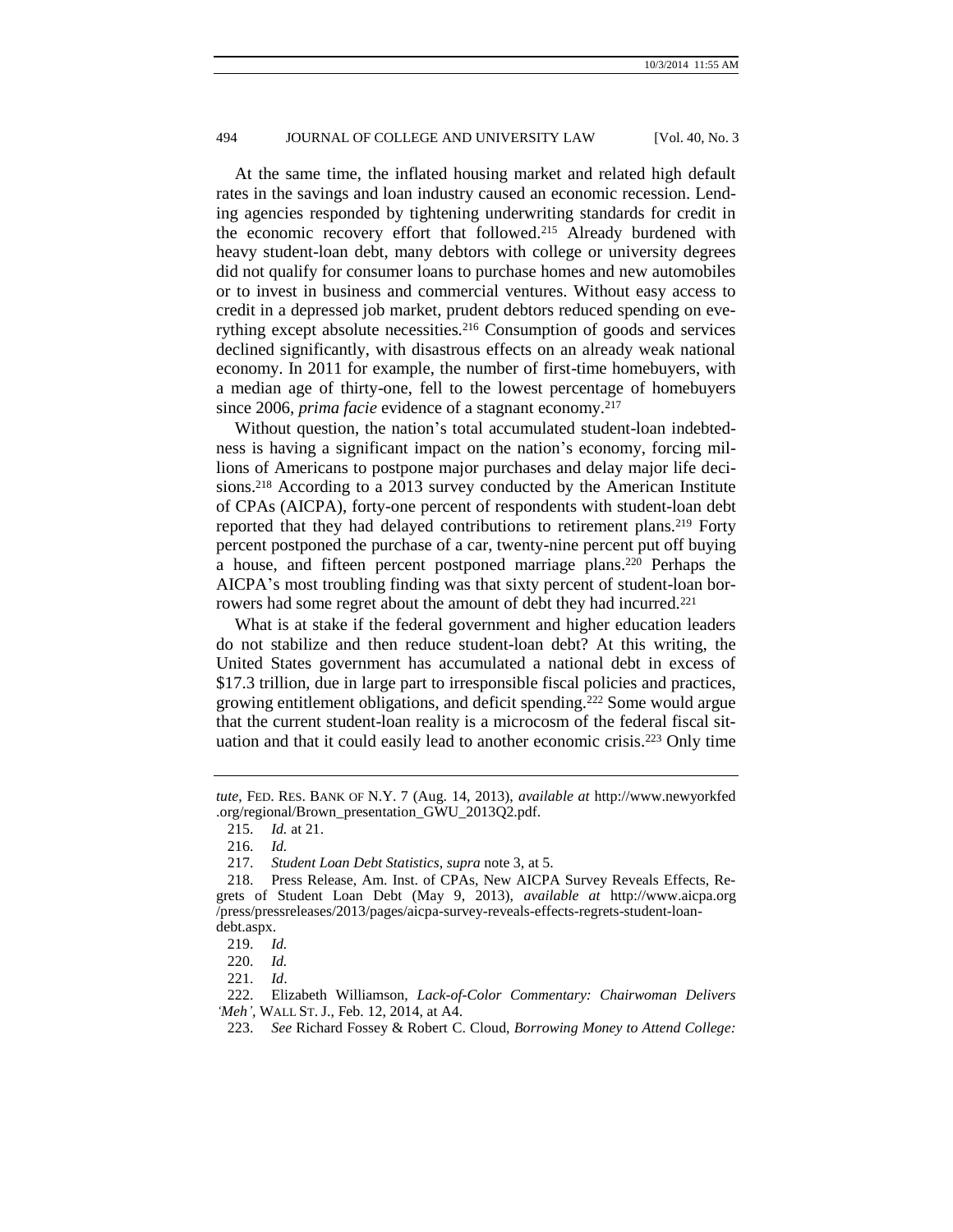will tell in that regard. It does seem clear, however, that a substantial percentage of Americans may not be able to buy homes and automobiles, start businesses, invest in capital ventures, educate their children, or save for a secure and dignified retirement because they are overly burdened with debt incurred in completing their postsecondary educations.<sup>224</sup>

Changing current policies and practices that compel millions of students to borrow heavily in order to attend colleges and universities will not be easy. Many students do not have the resources to cover college or university expenses on a pay-as-you-go basis, even those who work part-time (or full-time) while attending classes.<sup>225</sup> Furthermore, most colleges and universities, whether public or private, could not survive financially without the revenue generated through the federal student-loan program.<sup>226</sup> As the student-loan program now goes, so goes the solvency of many postsecondary institutions.<sup>227</sup>

Nevertheless, the time has come to address the issue of student indebtedness. Otherwise, heavy student debt could lead to untenable financial problems for millions of Americans and the nation as a whole. For individual debtors, changes to policy and practice are critically important for their quality of life and peace of mind. In a 2012 article for *Academe* magazine, Jeffrey Williams described escalating student debt as "a kind of bondage, shackling students . . . with long-term loan payments [and] constraining their freedom of choice of jobs and career." <sup>228</sup> Ironically, the student-loan program was introduced to expand educational opportunities for all United States citizens, liberate minds, and free the human spirit—not shackle college and university graduates with staggering debt that constrains personal freedom and career choices. Clearly, it is time to review the student debt issue.

#### CONCLUSIONS AND RECOMMENDATIONS

The federal student-loan program was implemented in 1965 for the purpose of "keeping the college door open to all students of ability" regardless

*Could the Rising Level of Student Indebtedness Lead to a National Financial Crisis?* TCHR COLL. REC, July 16, 2008. *But see* Eric Kelderman, *Student Debt Is Growing but Is Not a National Crisis, Speakers Say*, CHRON. HIGHER EDUC. (Aug. 9, 2012), http://chronicle.com/article/Student-Debt-Is-Growing-but-Is/133517/.

<sup>224.</sup> Jayne O'Donnell, *Consumer Protection Chief Talks About Student Loans,* USA TODAY, Aug. 15, 2013, at 3B.

<sup>225.</sup> *See Student Loan Debt Statistics, supra* not[e 3](#page-1-0) (noting that close to sixty percent of all college students borrow annually to cover the costs of postsecondary education).

<sup>226.</sup> Cloud, *Repaying a Student Loan, supra* not[e 67,](#page-8-0) at 786–787.

<sup>227.</sup> *Id.* at 788.

<sup>228.</sup> Williams, *supra* not[e 206,](#page-26-1) at 11, 15.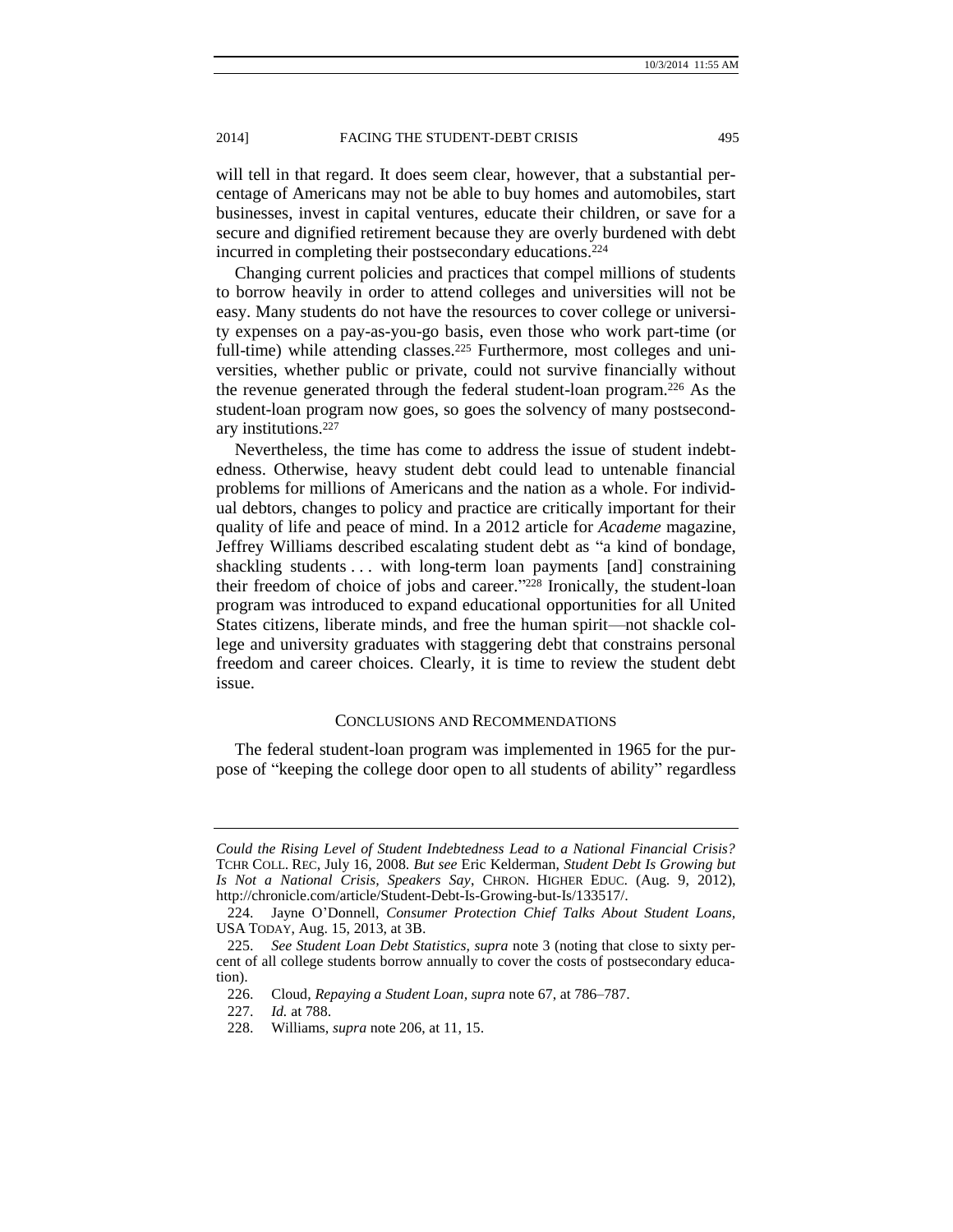of socioeconomic background.<sup>229</sup> Consequently, student loans have been easy to obtain and have featured low interest rates, minimum monthly payments, economic hardship deferments, and, more recently, incomebased repayment plans.<sup>230</sup> Because the student-loan program lends money to applicants without assessing their risk of default, students who are poor credit risks have received federal loans to pursue postsecondary educational opportunities. The consequences of these altruistic and well-intentioned policies were predictable—heavy student debt and unacceptably high default rates. Clearly, there is now a troubling disconnect between the original purpose of the student-loan program to democratize American higher education and the fiscal policies that are necessary to ensure program solvency and protect borrowers from enslaving debt and inevitable default.

Several higher-education policy institutions have made comprehensive proposals for reforming the federal student-loan program. One proposal, which has been endorsed by several higher-education policy groups, is to extend the student-loan repayment period from ten years to twenty or twenty-five years, with loan payments based on a percentage of the borrower's income.<sup>231</sup> The Brookings Institute recently made a similar recommendation and further recommended that income-based repayment plans with twenty-five year repayment periods be the default option for all students participating in the federal student-loan program.<sup>232</sup>

A discussion of these policy initiatives is beyond the scope of this article, although we are skeptical of proposals that contemplate a future in which millions of former postsecondary students make student-loan payments over twenty-five years—the majority of most people's working careers. Instead we make three modest proposals that are designed to give a clearer picture of the student-loan crisis and to provide some relief for the millions of people who have become overwhelmed by staggering levels of student-loan debt.

First, we recommend that the DOE develop and publicize a student-loan default rate that provides a clearer indication of just how many people have

<sup>229.</sup> Higher Education Act of 1965, Pub. L. No. 89-329, 79 Stat. 1219 (1965) (codified as amended in scattered sections of 20 U.S.C.).

<sup>230.</sup> College Cost Reduction and Access Act of 2007, Pub. L. No. 110-84, 121 Stat. 784 (2007) (codified as amended in scattered sections of 20 U.S.C.).

<sup>231.</sup> *See, e.g.,* NAT'L ASSOC. OF STUDENT FINANCIAL AID ADMINISTRATORS, REIMAGINING FINANCIAL AID TO IMPROVE STUDENT ACCESS & OUTCOMES 3 (2013), *available at* http://www.nasfaa.org/radd-event/ (recommending automatic incomebased repayment plan for all borrowers); EDUC. TRUST, DOING AWAY WITH DEBT 6 (2013), *available at* http://www.edtrust.org/sites/edtrust.org/files/Doing\_Away \_With\_Debt.pdf.

<sup>232.</sup> Susan Dynarski & Daniel Kreisman, *Loans for Educational Opportunity: Making Borrowing Work for Today's Students*, HAMILTON PROJECT, BROOKINGS INSTI-TUTE (2013), *available at* http://www.brookings.edu/~/media/research/files/papers/ 2013/10/21%20student%20loans%20dynarski/thp\_dynarskidiscpaper\_final.pdf.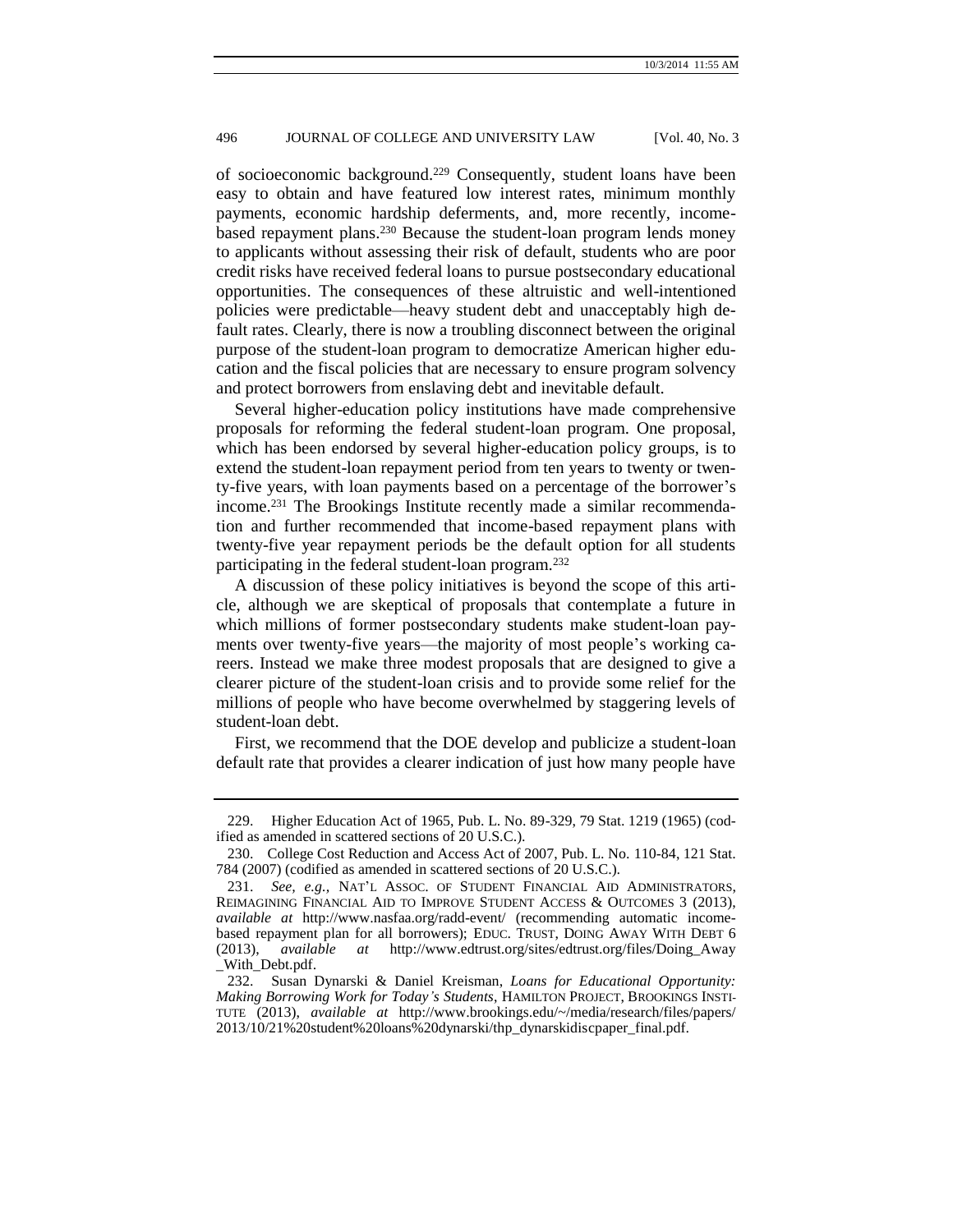defaulted on their student loans. As we argued earlier in this article, the DOE's three-year window for measuring defaults fails to capture the number of people who default after the three-year measurement period ends and fails to take into account the number of people who are not making loan payments due to economic hardship deferments or other loan forbearance options. We believe the true student-loan default rate, when measured over the lifetime of students' loan repayment periods, is at least double the DOE's most recently reported three-year default rate, which is ten percent. We believe the student-loan default rate for the for-profit college sector is alarmingly high—forty percent or even higher.

In our view, a more transparent student-loan default rate would highlight the fact that the federal student-loan program is in crisis and threatens to undermine the national economy. Moreover, a more accurate student-loan default rate would underscore the fact that millions of people are burdened by unmanageable student-loan debt levels. The current reported rate may be lulling Congress and higher education leaders into believing the studentloan program is basically healthy, which it is not.

Second, we believe Congress and the Executive Branch should take affirmative steps to relieve the suffering of millions of Americans who are struggling with high levels of student-loan debt—debt that many will never be able to repay. This high level of indebtedness not only threatens the economic futures of the indebted former students but also the economic wellbeing of the nation as a whole.

What should be done? First and foremost, we believe the "undue hardship" provision in the Bankruptcy Code should be repealed, which would allow insolvent student-loan debtors to discharge their student loans in bankruptcy like any other non-secured debt. This is by no means a radical proposal. The National Bankruptcy Review Commission made this recommendation more than fifteen years ago.<sup>233</sup> No evidence has been presented that indicates that student-loan debtors would abuse the bankruptcy process if the "undue hardship" provision were eliminated. Moreover, bankruptcy courts have the authority to deny discharge if they conclude that a studentloan debtor is using the bankruptcy process for fraudulent purposes.<sup>234</sup>

Third and finally, the DOE should continue its efforts to stamp out fraud and abuse in the for-profit college and university industry, which is plagued by low student-completion rates, high levels of student-loan indebtedness, and high student-loan default rates. As the Harkin Committee report con-

<sup>233.</sup> NAT'L BANKRUPTCY REV. COMM'N, BANKRUPTCY: THE NEXT TWENTY YEARS (1997). "Section 523(a)(8) should be repealed." *Id. See also* Huey, *supra* note [100,](#page-12-0) at 127 (arguing that "Congress should repeal section 523(a)(8) and enable student loans to be dischargeable debts under the Bankruptcy Code").

<sup>234. 11</sup> U.S.C. § 727(a)(4) (2012) (authorizing bankruptcy courts to deny discharge to debtors who make fraudulent misrepresentations or false claims in connection with a bankruptcy proceeding).